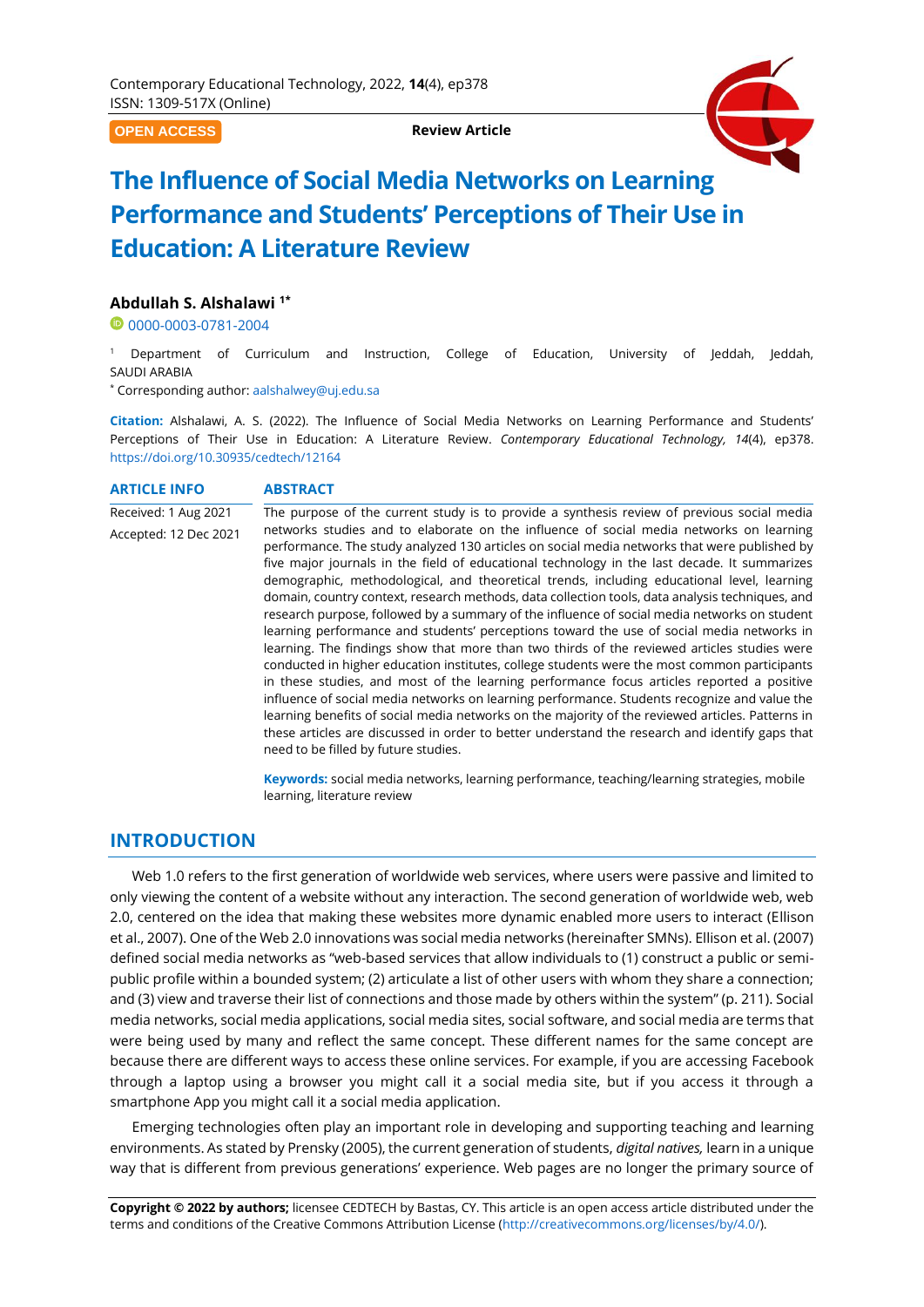learning and information for students. Instead, they have shifted to Web 2.0 technologies, in order to be more creative and interactive (Ajjan & Hartshorne, 2008). Tess (2013) stated three interrelated concepts that encourage the adoption of SMNs in higher education:

"the apparently changing nature of the student who comes to the university highly connected, collective, and creative; the changing relationship that today's university learner has with knowledge consumption, knowledge construction, and formal education; the de-emphasis of institutionally provided learning and emergence of 'user-driven' education" (p. 1).

The influence of SMNs on education and their pedagogical benefits cannot be underestimated. According to the report by Hootsuite (2020), the number of social media users has increased since January 2019 by 9% (321 million) to be more than 3.7 billion active social media users worldwide in January of 2020. Children and adults between the ages of 13 and 34 represent 66% of Facebook users, which is one of the most famous SMNs. On average, these users spent more than 2 hours daily on SMNs in 2020. These statistics clearly demonstrate the explosion the 21<sup>st</sup> century is experiencing in the use of communication technology, leaded by SMNs.

With this rapid growth of SMN use, especially by students, SMNs are becoming increasingly popular as research topics in the field of education. LeNoue et al. (2011) stated that an SMN

"offers educators more ways to engage learners than any preceding educational technology. Social software also empowers curriculum designers to more effectively accommodate many of the core principles of adult learning than was possible with earlier e-learning technologies" (p. 4).

However, one of the most obvious disadvantages that have been identified is that SMNs can waste a lot of students' time (Haddad, 2012).

In the past two decades, researchers began investigating the impact of SMNs on the educational system. Some of these studies concentrate on the adoption and uses of SMNs by teachers and students (Keles, 2018; Lai & Chen, 2011; Manca & Ranieri, 2016; Prescott et al., 2013; Rap & Blonder, 2017; Smith, 2016). Other studies focus on the influence of SMNs on students' performance (Bowman & Akcaoglu, 2014; Cheng & Jiang, 2015; Cuesta et al., 2016; Junco & Cotten, 2011; Laru et al., 2012; So, 2016). Likewise, studies on SMNs have focused on both K-12 education (Ahn et al., 2016; Asterhan & Bouton, 2017; Chu et al., 2017; Lantz-Andersson et al., 2016; Liu et al., 2017; Rap & Blonder, 2017) and higher education as well (Chu et al., 2017; Lackovic et al., 2017; Lantz-Andersson et al., 2013; Molinillo et al., 2018).

In this sense, and due to the variety of studies on the use of SMNs, it seems relevant to evaluate the information published in this regard and reflect on the results of previous studies and the educational potential of SMNs in education. In this article, over 130 studies that were published in five major journals on educational technology from January, 2011 to December, 2020, were identified and analyzed to provide the current synthesis of SMNs research and understand demographic, methodological and theoretical trends, prior to the COVID-19 pandemic influence.

## **Previous Reviews of SMNs in an Education Context**

In the past decade, several studies have discussed the literature concerning the use of SMNs in education. Some of these studies focused on a specific SMN, such as Facebook or Twitter (Alias et al., 2013; Aydin, 2012; Gao et al., 2012; Pander et al., 2014; Tang & Hew, 2017), while the rest explored SMNs in general (Cheston et al., 2013; Huang, 2018; Liu et al., 2018; Tess, 2013). Moreover, some of these review studies have involved specific learning domains, like medical education (Cheston et al., 2013; Pander et al., 2014).

Alias et al. (2013) reviewed studies published in seven journals from 2007 to 2012. They analyzed articles that investigated the use of Twitter in education, reporting research trends and content analyses. On their part, Tang and Hew (2017) examined 51 articles published from 2006 to 2015, examining the use and the impact of Twitter on students. They found that using Twitter improves interactions among learners and teachers and could improve the learning outcomes as well.

Cheston et al. (2013) conducted a meta-analysis to examine the relationship between the use of SMNs and academic achievement in the medical disciplines. They found that correlation between SMNs use and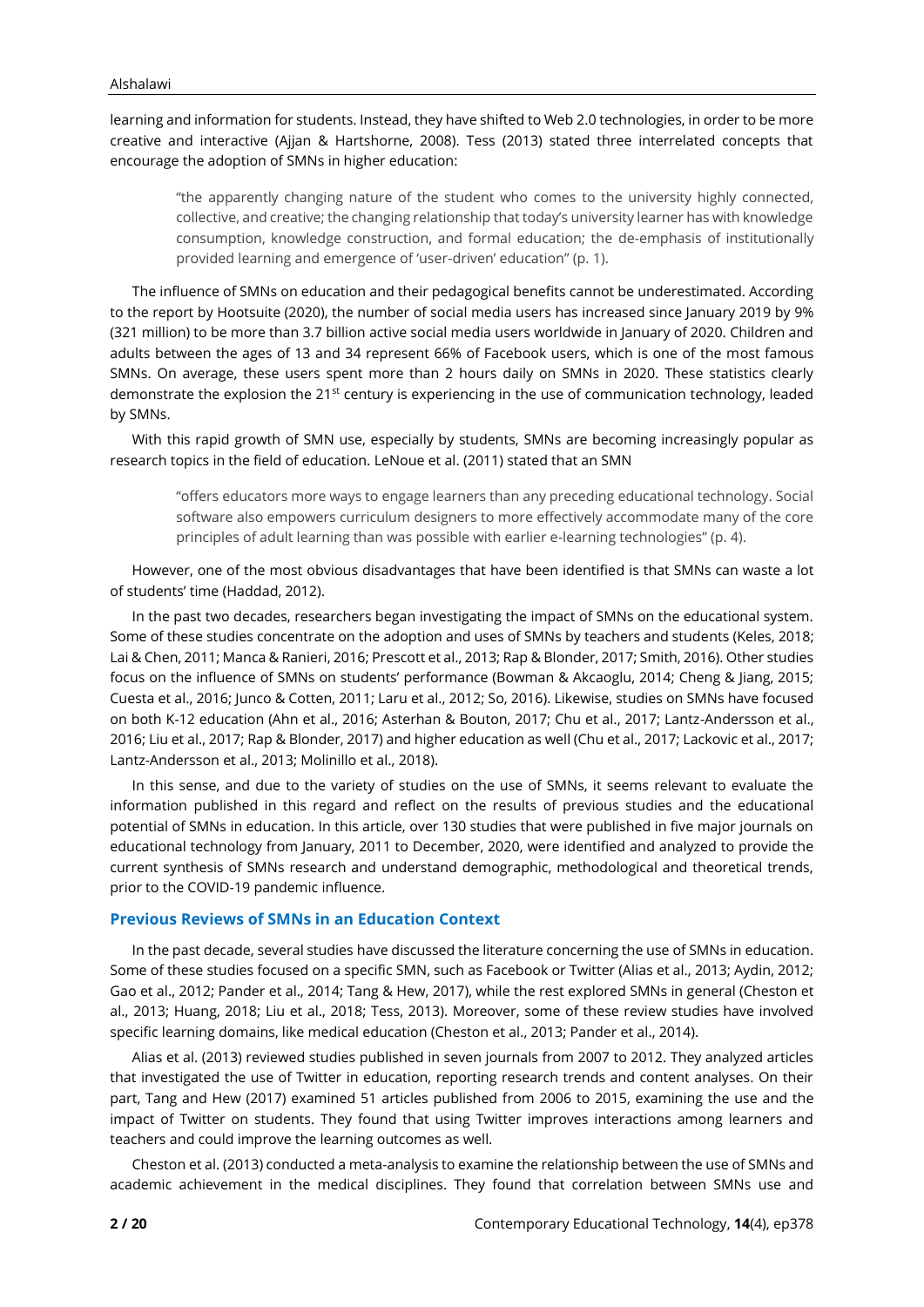academic achievement was low. Another meta-analysis was conducted by Liu et al. (2018) to explore the relationship between SMNs use and social support. They analyzed 31 studies and reported that older and female students were better able to acquire social support from SMNs.

The literature reviews mentioned above either examine a specific SMN or explore SMNs in a specific educational level or learning domain. None of the previous review studies provide a big picture about the trends on previous SMNs research. Therefore, the present study was designed to fill this gap in the literature by providing a comprehensive and more precise overview of the different trends found in SMNs studies, examine the influence of SMNs on learning performance, and explore students' perceptions regarding the use of SMNs for learning during the decade that preceded the influence of the COVID-19 pandemic that has since affected most education systems in the world. This review includes studies that investigated a specific SMN or SMNs on a variety of education levels and learning domains. Thus, the first purpose of the current review is to provide a synthesis of demographic, methodological, and theoretical trends in previous SMNs studies. The second objective is to explore the impact of SMNs on student learning performance and students' perceptions toward the use of SMNs for learning, as revealed in the literature. Six research questions, classified into three categories (i.e., demographic trends, methodological and theoretical trends, and performance and perceptions), guided this review:

- Demographic trends:
	- 1. What is the educational level, type of participants, learning domain, country context, and type of SMNs in studies involving SMNs?
	- 2. How has the number of SMN studies changed over the past decade?
- Methodological and theoretical trends:
	- 3. What research methods, study purpose, data collection methods, and analysis techniques are used in SMN studies?
	- 4. What theories are used to frame studies involving SMNs?
- Students' performance and perceptions:
	- 5. What is the influence of SMNs on student learning performance?
	- 6. What are the students' perceptions toward using SMNs for learning?

# **METHOD**

The current study is a systemic literature review about SMNs to provide a comprehensive picture of the different trends in SMNs studies and examine the influence of SMNs on learning performance. This review was conducted based on PRISMA principles (Page et al., 2021). PRISMA consists of a four-phase flow diagram, as shown in **Figure 1**. These phases map out the number of articles identified, included, and excluded.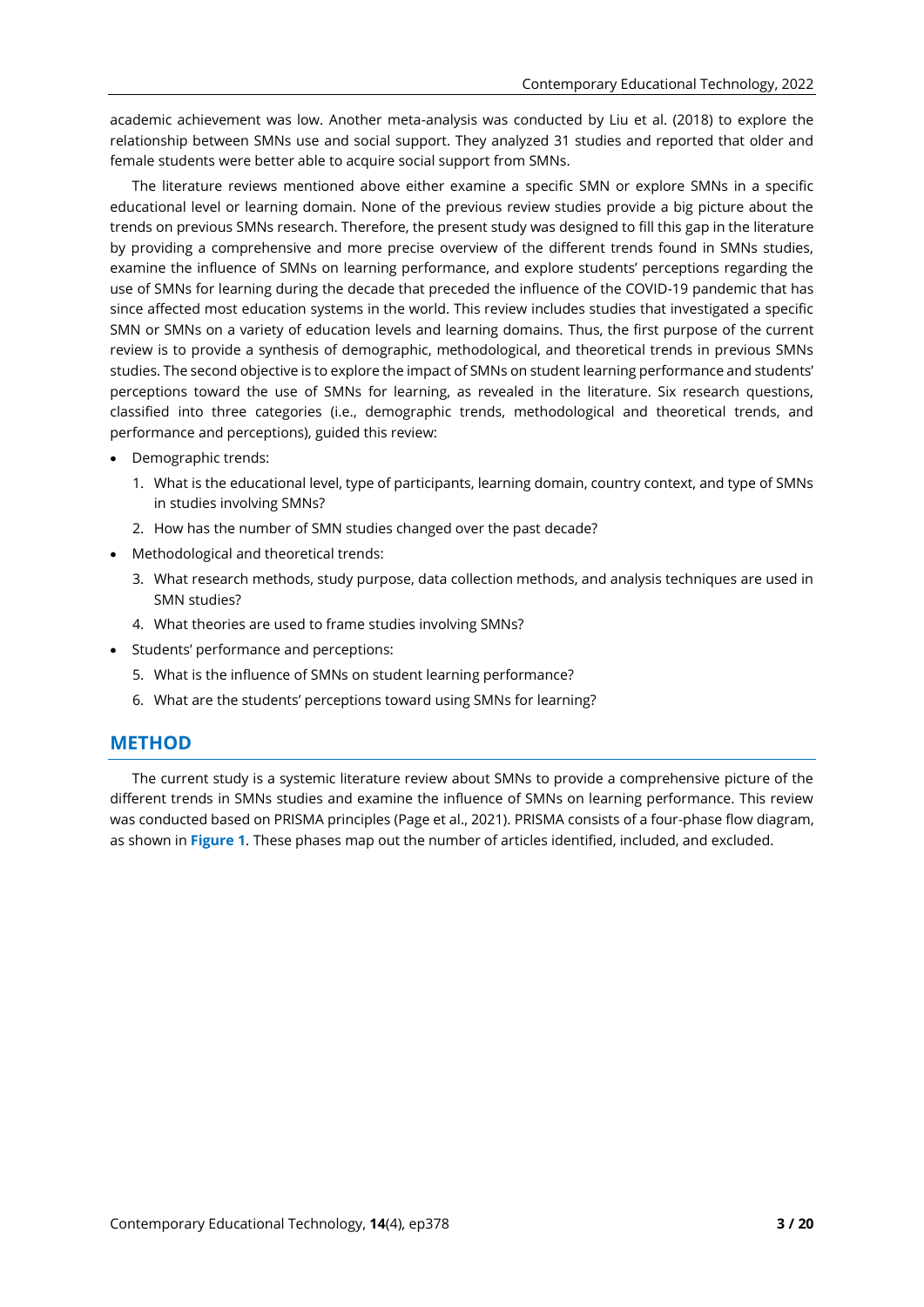

**Figure 1.** Flowchart describing the data collection process

| <b>Table 1.</b> Journals included in this literature review |                          |                     |
|-------------------------------------------------------------|--------------------------|---------------------|
| Academic journal                                            | Impact factor ISI (2017) | H5-index Google     |
|                                                             |                          | Scholar (2013-2017) |
| The Internet and Higher Education                           | 5.847                    | 45                  |
| Computers & Education                                       | 4.538                    | -91                 |

International Journal of Computer-Supported Collaborative Learning 3.273 25 Learning media and technology 3.175 30 British Journal of Educational Technology **2.72** 56

**Table 1.** Journals included in this literature review

## **Data Collection**

The researcher reviewed articles that were published in five major journals in the field of educational technology research. The 2017 *Journal Citation Report* by the Institute for Scientific Information (ISI) for education and educational research was used to identify the top five technology-oriented journals in the educational technology field. Out of the 265 ISI journals, the following ones were identified and used in the current investigation: *The Internet and Higher Education, Computers & Education, International Journal of Computer-Supported Collaborative Learning, Learning Media and Technology,* and *British Journal of Educational Technology.* **Table 1** presents these journals along with the impact factors in 2017.

The focus of the review was to gather full-text articles presenting empirical studies on SMNs in educational settings. Guided by the research questions, the following inclusion and exclusion criteria were applied:

- 1. The article must be published between January 2011 and December 2020. The period 2011-2020 was chosen because several review studies have been conducted in the previous periods (Alias et al., 2013; Tang & Hew, 2017; Tess, 2013).
- 2. The article must investigate either SMNs in general or a specific SMN, such as Facebook, Twitter, WhatsApp, Instagram, Wikis, or Blogs, among others.
- 3. Research studies that present literature reviews were excluded.
- 4. The article must be developed within an educational context.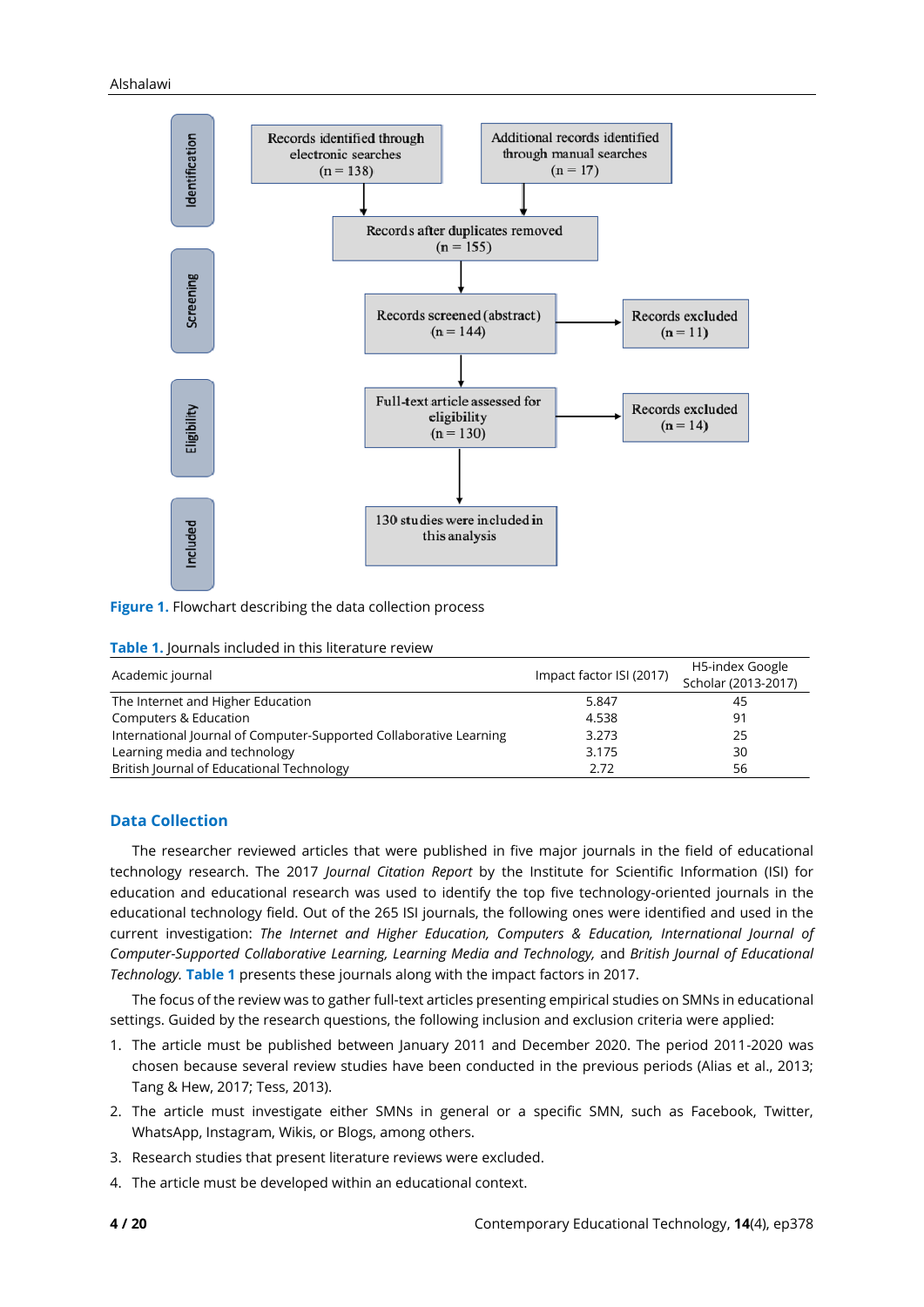## *Manuscript selection*

Both electronic and manual searches (i.e., browsing the title for each article in these journals) were conducted. Articles were searched by using the following terms for the title, abstract and keywords sections: ("social media networks" OR "social media software" OR "social media" OR "social networking" OR "social media applications" OR "social media sites" OR "Facebook" OR "Twitter" OR "Blogs" OR "WhatsApp" OR "Instagram" OR "Instant Messaging" OR "Snapchat" OR "YouTube" OR "Wiki"). These terms were chosen based on an initial search to identify the relevant terms.

This method of search resulted in 138 articles. Moreover, the researcher conducted a secondary search, examining the title for each article in these journals to collect studies that investigated a specific SMN not gathered by the automatic search (i.e., because the automatic search included only the terms for most popular SMNs). This screening review resulted in 17 additional articles.

An initial screening of the abstracts was conducted to determine eligibility, based on inclusion and exclusion criteria. Eleven articles were eliminated as they were not relevant to the scope of the current review (i.e., all were review studies). Later, a full-text assessment was conducted on each article to determine its eligibility. Fourteen articles were excluded as not being within the focused educational context. This analysis resulted in 130 articles that were deemed relevant for this new review study. Those detailed study selection processes are presented in the PRISMA diagram in **Figure 1**.

## **Data Analysis and Coding**

The relevant information in each of the 130 articles was extracted. To address the research questions, articles were coded and divided based on the categories described in **Table 2** and **Table 3**. To confirm the reliability of the coding process, 30% of the manuscripts were coded by another researcher. A Cohen's kappa of .88 was achieved, which indicated an excellent agreement. SPSS version 27 and Microsoft Excel were used to organize and analyze the data in this study.

| Category                        | Code                      | Description                                                         |
|---------------------------------|---------------------------|---------------------------------------------------------------------|
| <b>Education level</b>          | K-12                      | Elementary, middle, and high school                                 |
|                                 | Higher education          | Community college, university, and graduate studies                 |
| Participants type K-12 students |                           | Elementary, middle, and high school students                        |
|                                 | Higher education students | University and college students (Pre-service teachers are excluded) |
|                                 | Pre-service teachers      | College students who are prepared to be teachers                    |
|                                 | K-12 teachers             | K-12 teachers                                                       |
|                                 | College instructors       | College and university instructors                                  |
| Type of SMN                     | <b>SMN</b>                | Studied SMNs in general without specifying a particular network     |
|                                 | Specific SMN              | Studied a specific network (one or two networks)                    |

#### **Table 2.** Education level, participant type, and type of SMNs

#### **Table 3.** Data analysis and study focus

| Category               | Code                 | Description                                                          |
|------------------------|----------------------|----------------------------------------------------------------------|
| Descriptive statistics | Descriptive          | Used descriptive statistics independent of other statistics          |
| Inferential statistics | T-test               |                                                                      |
|                        | Correlation          | Pearson correlation coefficient                                      |
|                        | <b>ANOVA</b>         | Analysis of variance (including ANCOVA and MANCOVE)                  |
|                        | Regression           | Including different type of multiple regression                      |
|                        | <b>SEM</b>           | Structural equation modeling                                         |
|                        | <b>PLS</b>           | Partial least squares                                                |
|                        | Non-parameter test   | e.g., Chi-square, Kruskal-Wallis, Mann-Whitney, and Spearman Rank    |
|                        |                      | Correlation                                                          |
| Qualitative analysis   | Content analysis     |                                                                      |
|                        | Thematic analysis    |                                                                      |
|                        | Other                | Used other interpretive and descriptive qualitative analysis.        |
| Study focus            | Adoption             | Studies that investigate the factors influencing the adoption of SMN |
|                        | Engagement           | Studies that investigate influence on engagement                     |
|                        | Learning performance | Studies that investigate the learning outcomes                       |
|                        | Perceptions          | Studies that investigate students' and teachers' perceptions         |
|                        | <b>Uses</b>          | Studies that explore the uses of SMNs                                |
|                        | Other                | Other purposes that did not appear more than five times              |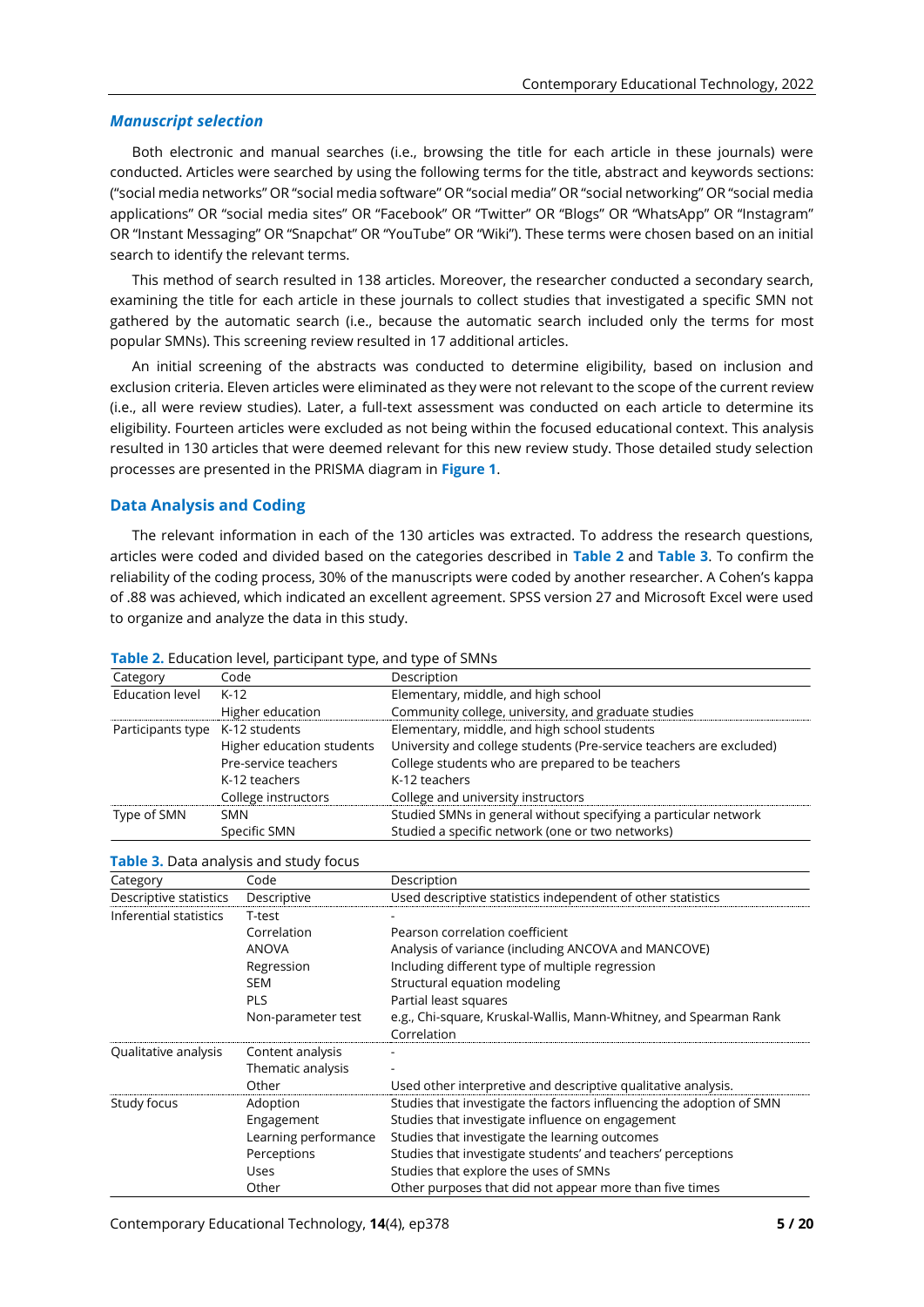#### Alshalawi

| Table 4. Articles about SMNs studies by the five journals (2011-2019) |  |  |
|-----------------------------------------------------------------------|--|--|
|                                                                       |  |  |

| Academic journal                                                   | Issues per year | Number of<br>articles | Percent (%) |
|--------------------------------------------------------------------|-----------------|-----------------------|-------------|
| Computers & Education                                              | 12              | 64                    | 49.2        |
| The Internet and Higher Education                                  | 4               | 26                    | 20.2        |
| British Journal of Educational Technology                          | 6               | 19                    | 14.6        |
| Learning Media and Technology                                      | 4               | 18                    | 13.8        |
| International Journal of Computer-Supported Collaborative Learning | 4               |                       | 2.3         |
| Total                                                              | 30              | 130                   | 100         |



**Figure 2.** SMNs studies divided by education level

# **RESULTS AND DISCUSSION**

# **Data Description**

The present systemic literature review included 130 studies, which were published in five journals as described above. **Table 4** illustrates the distribution of these studies. Most articles were published in *Computers & Education* (n=64; 49.2%), which is the only monthly journal among these five journals. This was followed by *The Internet and Higher Education*, which published 26 studies (20.2%). Understanding the trends in this growing body of research can help to identify gaps in the existing body of knowledge. What follows is a detailed analysis of the outcomes of this review, organized into three main sections that correspond to the research questions that guided this study.

# **Demographic Trends**

The following sections addressed Research Question 1 (What is the educational level, type of participants, learning domain, country context, and type of SMNs in studies involving SMNs?) and Research Question 2 (How has the number of SMN studies changed over the past decade?).

As presented in **Figure 2**, the majority of SMNs studies, 78% (n=102), were conducted in institutions of higher education. Twenty-one percent of the studies (n=28) were conducted in K-12 schools. Exploring the participant type in SMNs studies was one of the goals of this study. Participants in SMN studies were categorized into five types (**Table 2**). As presented in **Figure 3**, slightly more than half of SMNs studies were conducted with higher education students (n=77; 59%). K-12 students were the participants in 12% (n=16) of SMNs studies, followed by pre-service teachers 10% (n=13), K-12 teachers 9% (n=12), and college instructors 9% (n=12).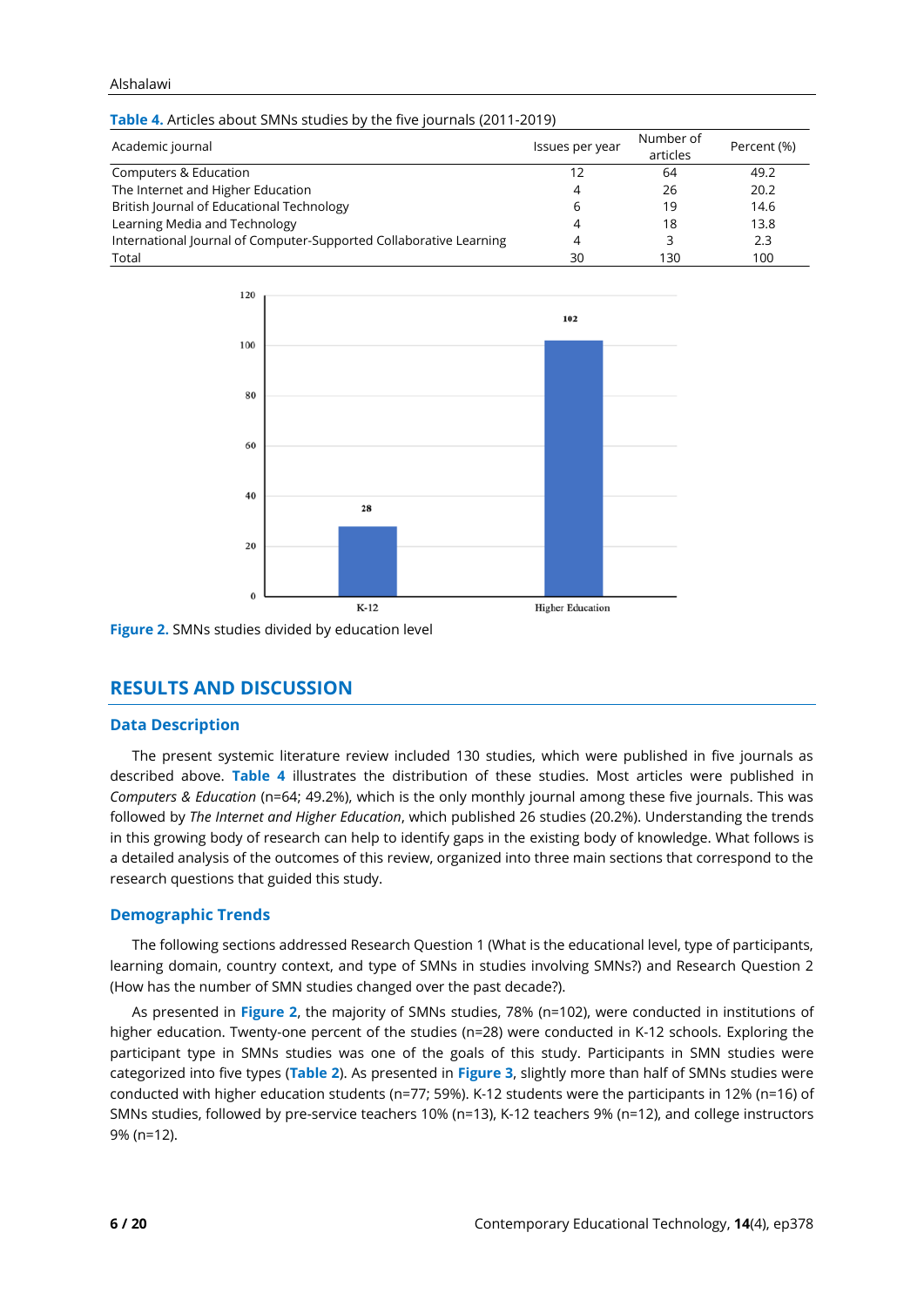

**Figure 3.** SMNs studies divided by participant type



**Figure 4.** Classifications of articles by learning domain

Among the 130 SMNs studies, only 21% were conducted at the K-12 level. This small number can be attributed to the fact that *The Internet and Higher Education*, one of the selected journals in this study, publishes only studies that were conducted in higher education contexts. However, the number of higher education studies published in the other four journals was almost double of K-12 studies.

Learning domain was also analyzed in this review. These domains were extracted from the articles as either the subject that the study targeted or the academic major of the participants in the study. Most of the SMNs studies (55%) did not target a specific domain; they either collected the data from multiple learning domains or did not mention a particular domain. For example, some of these studies focused on either high school students, freshman students, or high school teachers without attention to their specific domains or majors. In addition, as illustrated in **Figure 4**, some of the SMNs studies were conducted on some specific learning domains: humanities (n=24; 18%), business (n=15; 12%), and science (n=11; 8%).

The location of data collection and where the studies took place were also analyzed. Only three of these studies did not provide information about the country or the location of the data collection. Therefore, the affiliations of the authors were used to determine the location of these studies. As presented in **Figure 5**, the sample of this review included participants from over 27 countries. It was found that 22% percent of these studies were conducted in the USA (n=28), 9% in the UK (n=12), 9% in China (n=11), and 8% in Taiwan (n=9). It should be noted that three of these studies took place in multiple countries and were therefore counted more than once in the data. These studies are Lantz-Andersson et al. (2013), Prestridge (2019), and Whelan et al. (2020).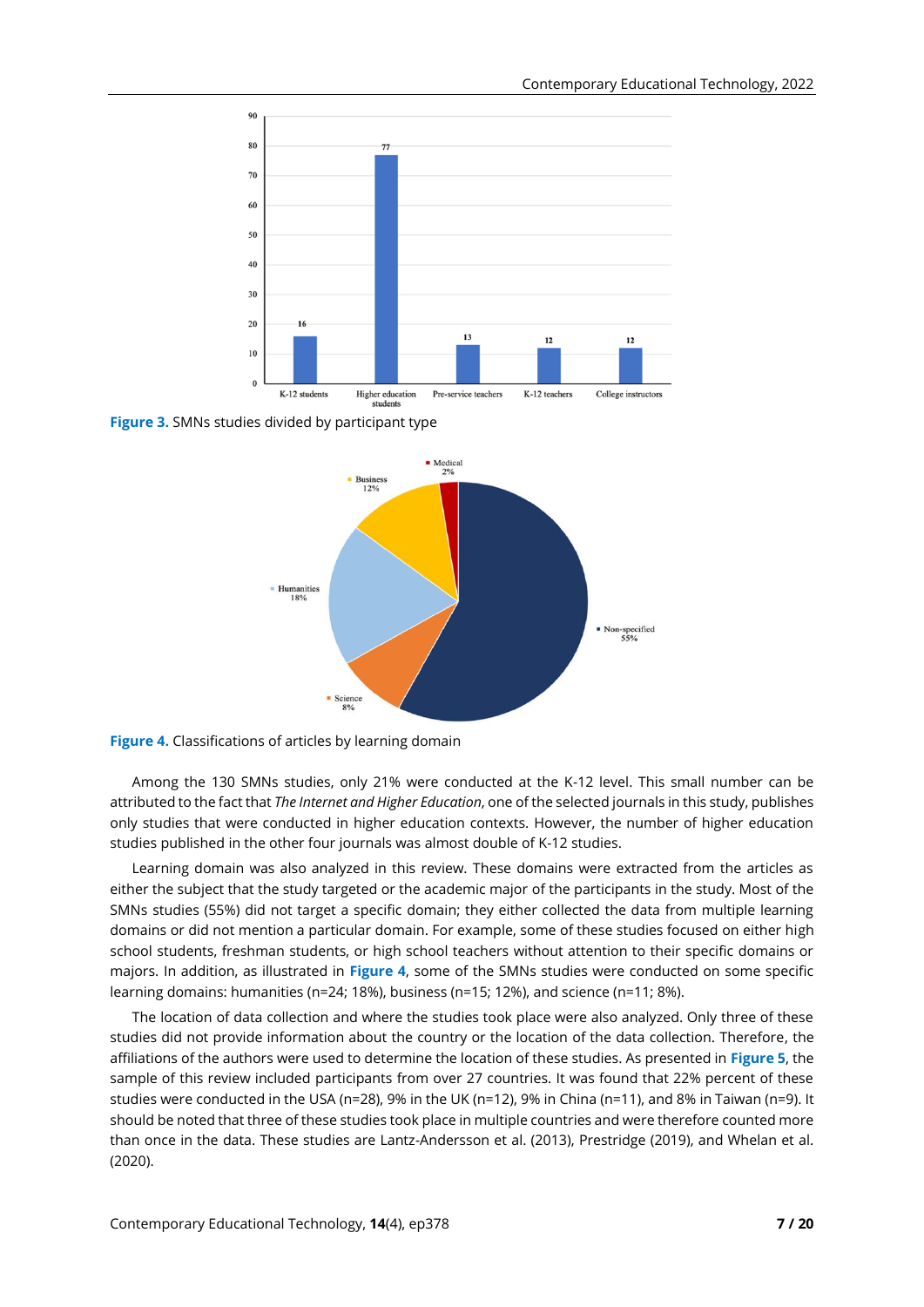

**Figure 5.** Geographical distribution of SMN studies



**Figure 6.** Number of SMN studies divided by year

**Figure 6** shows the number of articles about SMNs published in the selected journals. Eleven articles were published in 2011 and other 14 articles in 2012. Noticeably, studies of SMNs have increased since 2011, to reach 20 articles in 2016. This increase can be attributed to that fact that, in 2016, the journal *Learning Media and Technology* had a special issue devoted to SMNs, entitled "Social media and education: Now the dust has settled." In this issue they published seven studies, all of which were included in this analysis. However, in 2017 and 2018 the number of studies involving SMNs declined to 9 studies, which was the lowest number in the past decade. Then, the number raised again in 2019 to 17 articles.

Several different types of SMNs have been investigated in previous research. Summarizing the type of SMNs that have been involved in the 130 studies involved two categories. As presented in **Figure 7**, a total of 97 (75%) of the studies investigated a specific SMN, and 33 (25%) of the studies investigated SMNs in general without assessing a particular network. As shown in **Figure 8**, Facebook was the most frequent SMN examined in the 97 studies (n=45; 46.4%), followed by wikis (n=11; 11.3%), blogs (n=8; 8.2%), instant messaging (n=8; 8.2%), and Twitter (n=6; 6%). Nineteen of the 97 studies (19.6%) considered different types of uncommon SMNs (e.g., ScienceKits and Samex). This is consistent with the report by Hootsuite (2020), which stated that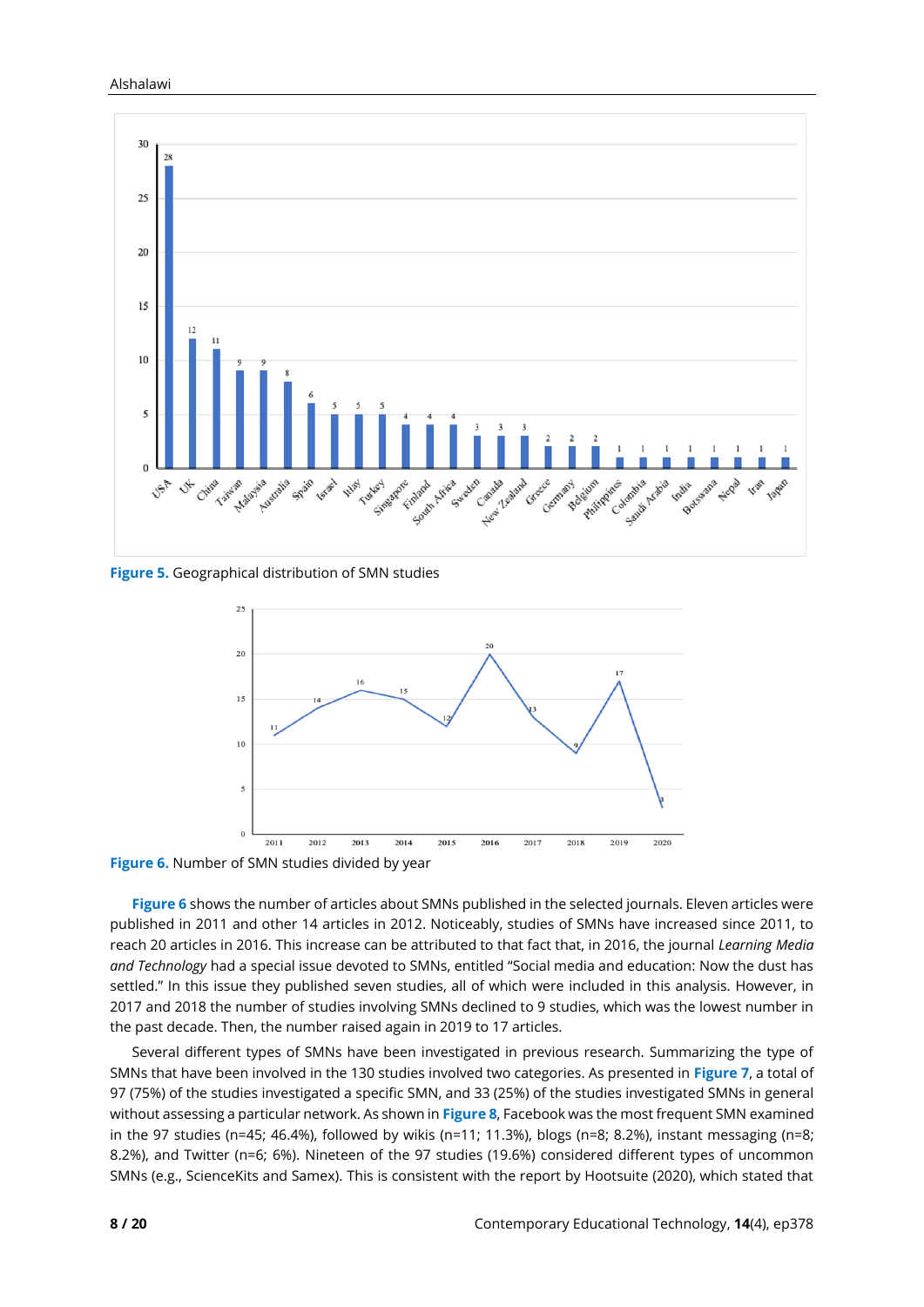

**Figure 7.** Studies divided by type of SMN



**Figure 8.** SMNs used in the reviewed studies

Facebook has the largest number of active users among social platforms worldwide. Even though this research focus can be justified by the popularity of Facebook, more attention should be given to other types of SMNs, such as Twitter, WhatsApp and Snapchat, for the following reasons. First, the world of SMNs is changing very rapidly. Second, there are a variety of popular SMNs that are being used by students and teachers as the result of this study shows. Finally, even though Facebook has the largest number of active users worldwide, it is not the most common SMN used in many of European and Asian countries (Hootsuite, 2020).

## **Methodological and Theoretical Trends**

The following sections addressed Research Question 3 (What research methods, study purpose, data collection methods, and analysis techniques are used in SMN studies?) and Research Question 4 (What theories are used to frame studies involving SMNs?). Research methods were divided into three types: qualitative, quantitative, and mixed method. As shown in **Figure 9**, most of the studies adopted quantitative methods (59%), followed by qualitative methods (26%). Mixed methods was the least frequently used approach (16%). Among the studies using a quantitative approach, 23% employed a quasi-experimental design, and 31% of the studies that used a qualitative approach used a case study design.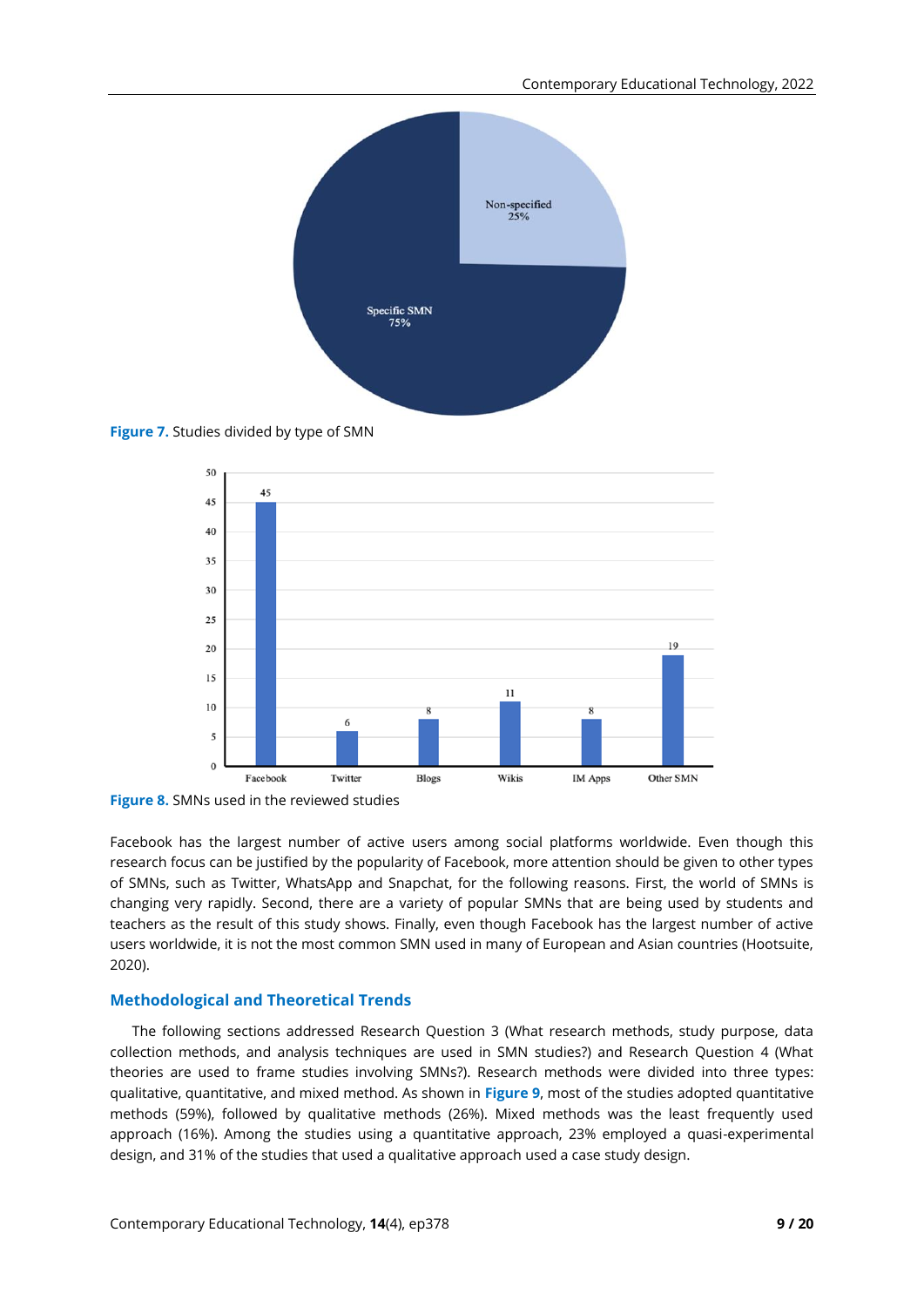

**Figure 9.** Research methods employed in SMN studies

|                  | $K-12$             |   |         | Higher education | Total |       |
|------------------|--------------------|---|---------|------------------|-------|-------|
| Research purpose | Student<br>Teacher |   | Student | Teacher          |       | %     |
| Performance      |                    | 0 | 24      |                  | 28    | 25.92 |
| Uses             |                    |   | 16      |                  | 26    | 24.07 |
| Perceptions      |                    |   | 12      | b                | 20    | 18.51 |
| Adoption         |                    |   | 12      | 4                | 20    | 18.51 |
| Engagement       |                    | 0 | 12      |                  | 14    | 12.96 |
| Total            | 13                 |   | 76      | a                | 108   | 100   |

**Table 5.** Research purposes distributed by educational level

After extracting the purpose of each article, the articles were categorized into six categories based on their focus (i.e., learning performance, uses, engagement, perceptions, adoption and other). Those purposes that did not appear more than five times were coded as "other". For those articles that involved more than one purpose (i.e., explore students' perceptions and uses), each purpose was counted. Learning performance was the most frequent purpose in the reviewed articles; twenty-eight articles (26%) were coded in that category (**Table 5**). These articles investigated the influence of SMN on student learning performance. As shown in **Table 5**, most of these studies were conducted on undergraduate students (n=18; 82%). For example, Guler (2015) conducted a quasi-experimental study to investigate the impact of Facebook on learning performance for 75 fourth-year graphic design students in Turkey. The use of Facebook with the treatment group, the group who was taught with Facebook, had a positive influence on learning performance. Only a few studies concerning learning performance have been conducted with K-12 students (n=4; 18%). Li et al. (2014) studied the influence of wikis on writing ability and writing attitudes among 109 elementary school students in China. More details about the influence of SMN on learning performance will be discussed in the answer for Research Question 5.

Uses was the second most common purpose of the reviewed articles (n=26; 24%). These articles explored the uses of SMNs by students and teachers. For example, Thompson et al. (2014) interviewed 20 undergraduate students to explore their collective and individual learning experiences using SMNs.

Twenty (19%) of the reviewed articles focused on the perceptions of both teachers and students toward the use of SMN (**Table 5**). Most of these studies (n=12; 60%) investigated the perceptions of undergraduate students. Only six studies investigated the perceptions of college instructors and two studies investigated the perceptions of K-12 students. Interestingly, none of these articles studied the perceptions of K-12 teachers (**Table 5**). More details about the students' perceptions will be discussed in answer for Research Question 6.

Studying the adoption of SMN was another common purpose for the reviewed articles (n=20; 19%). Most of these articles investigated factors that influence the adoption of SMN by undergraduate students (n=10; 63%). For example, Balakrishnan et al. (2015) used the Technology Acceptance Model (TAM) to explore the factors influencing the use of a SMN called Edooware by undergraduate students in Malaysia. Moreover, 14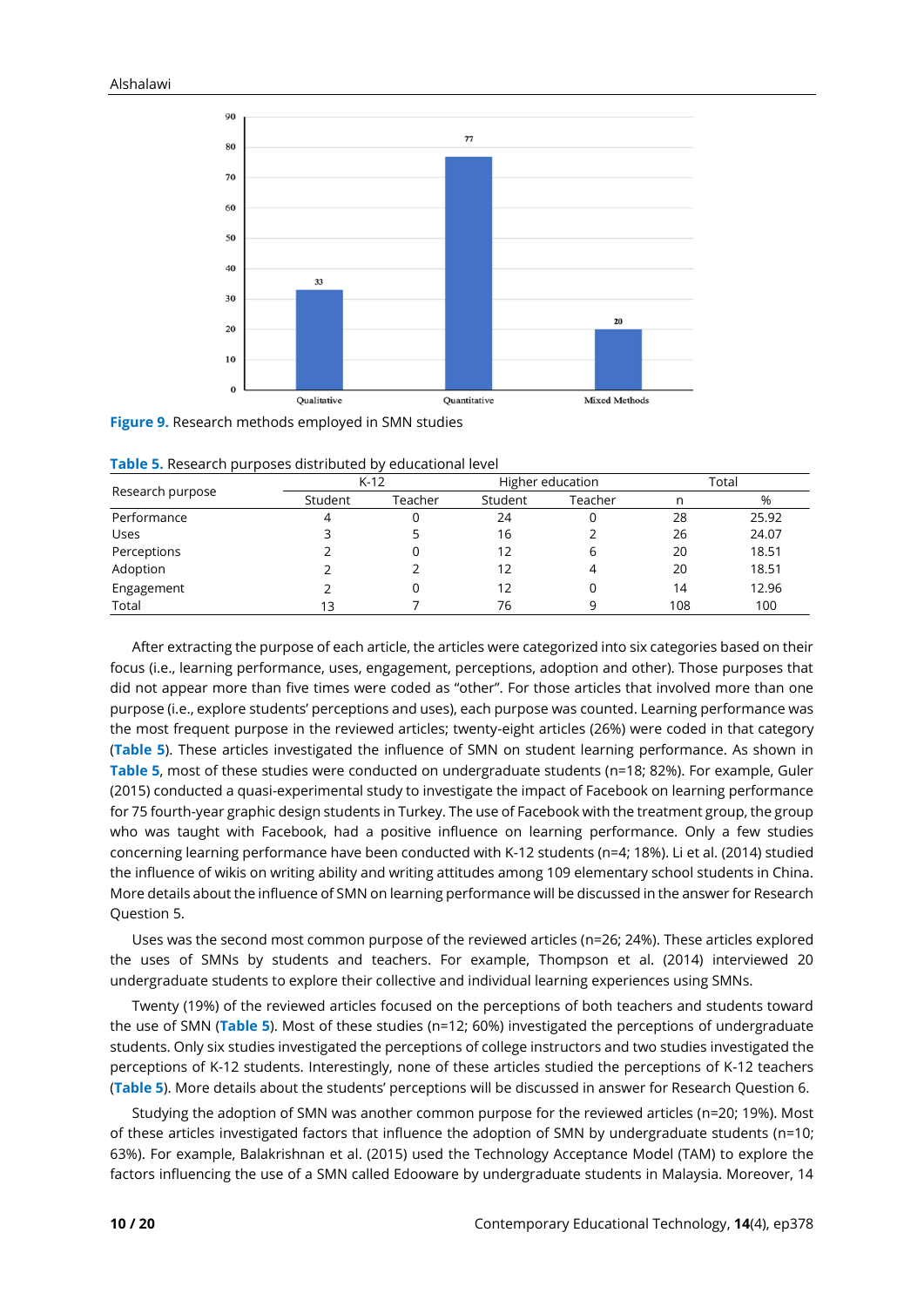

**Figure 11.** Inferential statistics used in SMN studies

articles (11%) focused on the influence of SMN on students' engagement. Twelve of these articles involved undergraduate students.

The number of data collection tools and the type of the tool that was used in the SMN studies were also analyzed. The majority of the reviewed articles used only one data collection tool (n=94; 72%), whereas 28% of the studies used two or more data collection tools (n=36). In addition, among these data collection tools, surveys were used most frequently (n=87; 67%), followed by interviews (n=37; 29%), and observations (n=18; 15%; **Figure 10**).

As presented earlier in **Table 3**, the data analysis techniques that were used in SMN studies were categorized into three types: descriptive statistics, inferential statistics, and qualitative analysis. Most of the reviewed articles used inferential statistics (n=96; 73.8%). Furthermore, multiple regression was the most frequently used techniques in the studies that applied inferential statistics (n=20; 20%), followed by a t-test (n=17; 17%), non-parametric tests (n=13; 14%), correlation (n=11; 12%), and ANOVA (n=10; 11%; **Figure 11**). The second most common approach was qualitative analysis, which was found in fifty-eight of the articles (44.6%). Thematic analysis was the most common technique in those studies that used qualitative analysis (n=18; 31%), followed by content analysis (n=8; 13%). Descriptive analysis was the least common approach; 13% of the studies analyzed (n=14) reported only descriptive analysis.

The analysis of methodological trends demonstrated that there was a strong preference for quantitative methods in SMNs studies published in the past decade. Moreover, the survey was preferred over other data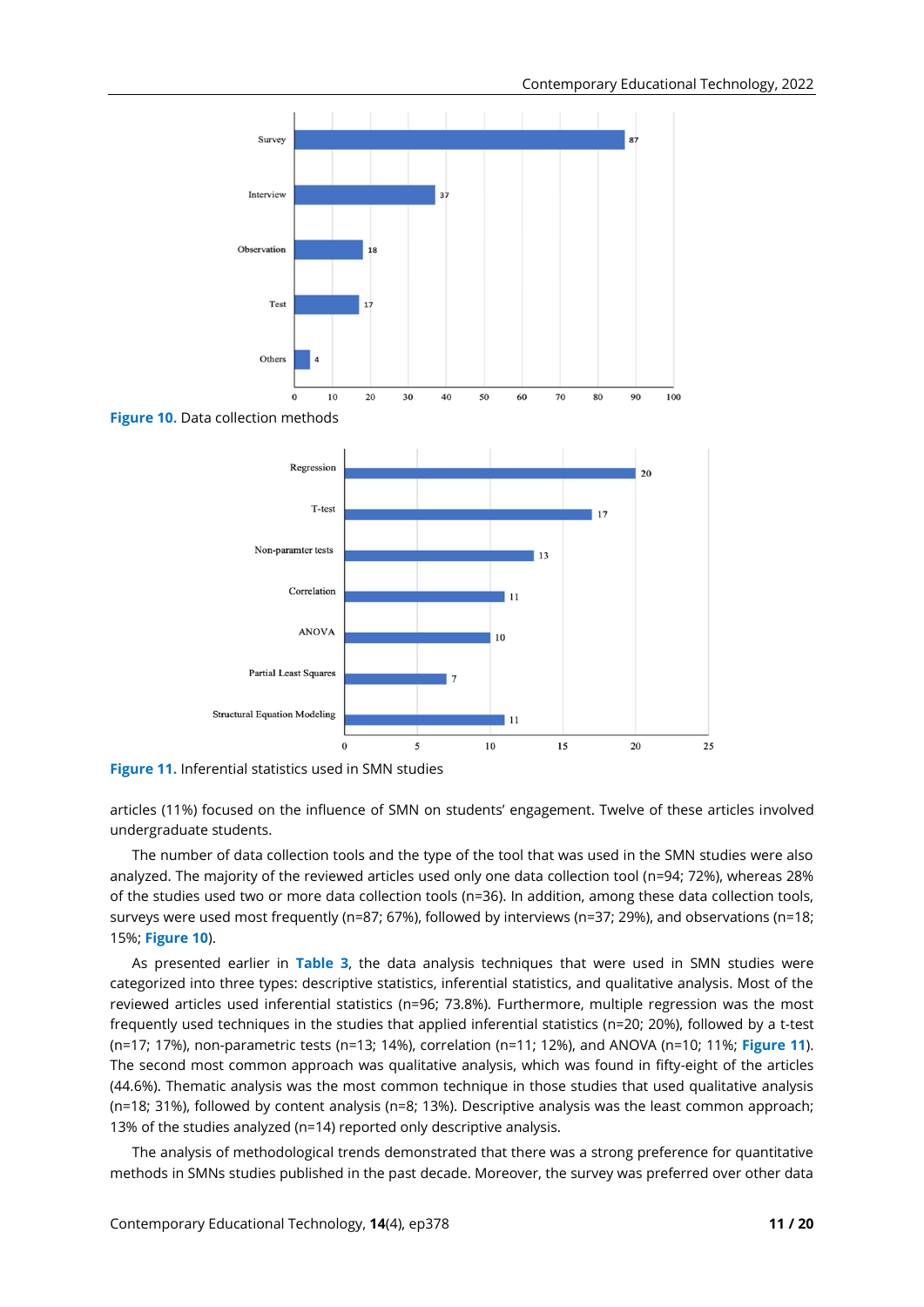

**Figure 12.** Theories used in SMN studies

collection tools. The dominance by quantitative methods and surveys may result in limiting the development of this technology in education.

The aim of the fourth research question was to highlight the most frequent theories and theoretical frameworks that have been used to shape these studies that were published in the selected journals. Approximately, sixty-two percent (n=80) of the reviewed articles used a theory or theoretical framework for their research. However, thirty-eight percent (n=50) of the reviewed articles did not mention any information about the theoretical framework that was used. Most of these articles were building on prior studies. Constructivist Learning Theory was the most frequent used theory (n=11; 14%), employed to understand students' and teachers' perceptions, engagement and other purposes. Mohamad et al. (2013), for example, used the Constructivist Learning Theory to identify student's perceptions regarding the use of blogging.

Social Cognitive Theory was the second most commonly used theory in the reviewed articles (n=9; 11%;). Most of these articles used the Social Cognitive Theory to explore the uses and influence of SMNs on student learning performance. Eid and Al-Jabri (2016) used Social Cognitive Theory to examine the various categories of SMN uses and to investigate the impact of these categories on learning performance. Most of the adoption studies of SMNs used the framework of TAM (n=7; 9%) to identify the factors that influence the use of SMNs by both teachers and students. **Figure 12** presents the most commonly used theories found in the reviewed articles.

## **Students' Performance and Perceptions**

The following sections addressed Research Question 5 (What is the influence of SMNs on student learning performance?) and Research Question 6 (What are the students' perceptions toward using SMNs for learning?).

As mentioned above, 28 articles among the reviewed articles investigated the impact of SMNs on learning performance. These studies were conducted in 15 different countries, and Facebook was the most common SMN investigated in them (n=11; **Table 6**). Four of these studies (18%) were conducted with K-12 students, and the rest (n=24; 86%;) were conducted with undergraduate students. Most of the reviewed studies on the influence of SMNs upon academic performance used undergraduate students as participants while very few of them examined this relationship among K-12 students.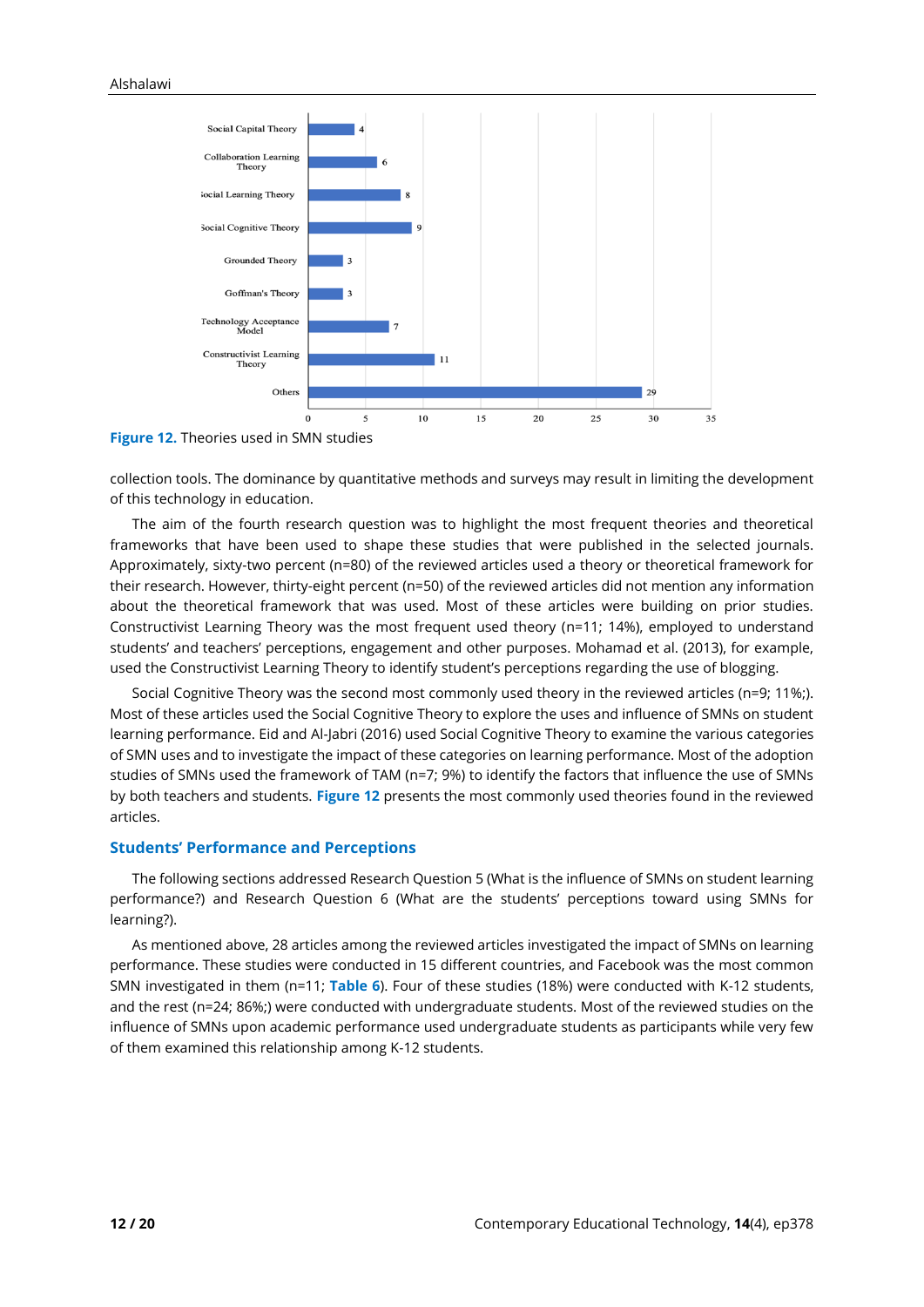|                | No Study                        | Country                      | Participants | N              | Research<br>design* | <b>SMN</b>        | SMN used<br>for   | Learning domain                    | Impact<br>on<br>learning |
|----------------|---------------------------------|------------------------------|--------------|----------------|---------------------|-------------------|-------------------|------------------------------------|--------------------------|
| $\mathbf{1}$   | Junco and Cotten                | <b>USA</b>                   | UG           | 4,491          | QN                  | IM App            | General           | Multiple                           | Negative                 |
|                | (2011)                          |                              |              |                |                     |                   |                   |                                    |                          |
| $\overline{2}$ | Papastergiou et al.<br>(2011)   | Greece                       | UG           | 70             | QN                  | Blog              | Academic          | Physical<br>Education              | Neutral                  |
| 3              | Chu et al. (2012)               | China                        | UG           | 81             | МX                  | Blog              | Academic          | Multiple                           | Positive                 |
| 4              | Junco et al. (2012)             | <b>USA</b>                   | UG           | 260            | QNQ                 | Twitter           | Academic          | Multiple                           | Positive                 |
| 5              | Li et al. (2014)                | China                        | $K-12$       | 109            | QNQ                 | Wiki              | Academic          | Language                           | Neutral                  |
| 6              | De-Marcos et al.<br>(2014)      | Spain                        | UG           | 371            | QNQ                 | SMN               | Academic          | Information<br>Technology          | Positive                 |
| 7              | Bowman and<br>Akcaoglu, (2014)  | <b>USA</b>                   | UG           | 321            | QN                  |                   | Facebook Academic | Multiple                           | Positive                 |
| 8              | Yang et al. (2014)              | UK                           | $K-12$       | $\overline{7}$ | QU                  | Ning Site         | Academic          | Language                           | Positive                 |
| 9              | Wohn and LaRose<br>(2014)       | <b>USA</b>                   | UG           | 380            | QN                  | Facebook          | General           | Multiple                           | Negative                 |
| 10             | Ainin et al. (2015)             | Malaysia                     | UG           | 1,161          | QN                  | Facebook          | General           | Multiple                           | Positive                 |
| 11             | Boticki et al. (2015)           | Singapore                    | $K-12$       | 305            | QN                  | SamEx             | Academic          | Multiple                           | Positive                 |
| 12             | Guler (2015)                    | Turkey                       | UG           | 75             | QNQ                 |                   |                   | Facebook Academic Graphic design   | Positive                 |
| 13             | Cheng and Jiang<br>(2015)       | China                        | UG           | 456            | QNQ                 | IM App            | Academic          | Art and design                     | Negative                 |
| 14             | Magogwe et al.<br>(2015)        | Botswana                     | UG           | 49             | <b>MX</b>           |                   |                   | Facebook Academic Communication    | Positive                 |
| 15             | So (2016)                       | China                        | UG           | 61             | QNQ                 | WhatsApp Academic |                   | Computer                           | Positive                 |
| 16             | De-Marcos et al.<br>(2016)      | Spain                        | UG           | 379            | QNQ                 | <b>SMN</b>        | Academic          | Computer<br>Science                | Positive                 |
| 17             | Orús et al. (2016)              | Spain                        | UG           | 125            | QN                  |                   | YouTube Academic  | Marketing                          | Positive                 |
| 18             | Eid and Al-Jabri<br>(2016)      | Saudi Arabia                 | UG           | 308            | QN                  | <b>SMN</b>        | General           | Multiple                           | Positive                 |
| 19             | Chu et al. (2017)               | China                        | $K-12$       | 219            | МX                  | Wiki              | Academic          | Multiple                           | Positive                 |
| 20             | Al-Rahmi et al. (2018)          | Malaysia                     | UG           | 723            | QN                  | <b>SMN</b>        | Academic          | Multiple                           | Positive                 |
| 21             | Saini and Abraham<br>(2019)     | India                        | UG           | 68             | QNQ                 |                   |                   | Facebook Academic Teacher training | Positive                 |
| 22             | Hong and Gardner<br>(2019)      | New Zealand                  | UG           | 258            | QN                  |                   | Facebook Academic | Multiple                           | Positive                 |
| 23             | Awidi et al. (2019)             | Australia                    | UG           | 60             | QN                  |                   | Facebook Academic | Architecture                       | Positive                 |
| 24             | Feng et al. (2019)              | China                        | UG           | 92             | QN                  | Facebook          | General           | Multiple                           | Negative                 |
| 25             | Chang et al. (2019)             | Turkey                       | UG           | 489            | QN                  | <b>SMN</b>        | Academic          | Multiple                           | Positive                 |
| 26             | Busalim et al. (2019)           | Malaysia                     | UG           | 240            | QN                  | Facebook          | General           | Multiple                           | Negative                 |
| 27             | Whelan et al. (2020)            | Ireland, USA,<br>and Finland | UG           | 182            | QN                  | <b>SMN</b>        | General           | <b>Business</b>                    | Negative                 |
| 28             | Wakefield and<br>Frawley (2020) | Australia                    | UG           | 505            | QN                  | Facebook          | General           | Accounting                         | Negative                 |

**Table 6.** Impact of SMNs on student learning performance

QN: Quantitative; QU: Qualitative; MX: Mixed; QNQ: QN-Quasi; UG: Undergraduate

As presented on **Figure 13**, the majority (64%) of the 28 articles reported positive influence on learning performance, including three studies that were conducted with K-12 students.

Correspondingly, So (2016) used a quasi-experimental design to explore the influence of using WhatsApp to support learning. A total of 61 undergraduate students in Hong Kong participated in the study. WhatsApp was used with the treatment group to share multimedia materials and for teacher-student interaction. The results showed that the participants in the experimental group performed better than those in the control group.

Out of the 28 studies, seven studies (25%) reported a negative impact of SMNs on learning performance (**Figure 13**). Four of these studies used perceived academic performance (Busalim et al., 2019; Junco & Cotton, 2011; Whelan et al., 2020; Wohn & LaRose, 2014), and three studies used the actual academic performance (Cheng & Jiang, 2015; Feng et al., 2019; Wakefield & Frawley, 2020). Wohn and LaRose (2014) surveyed 380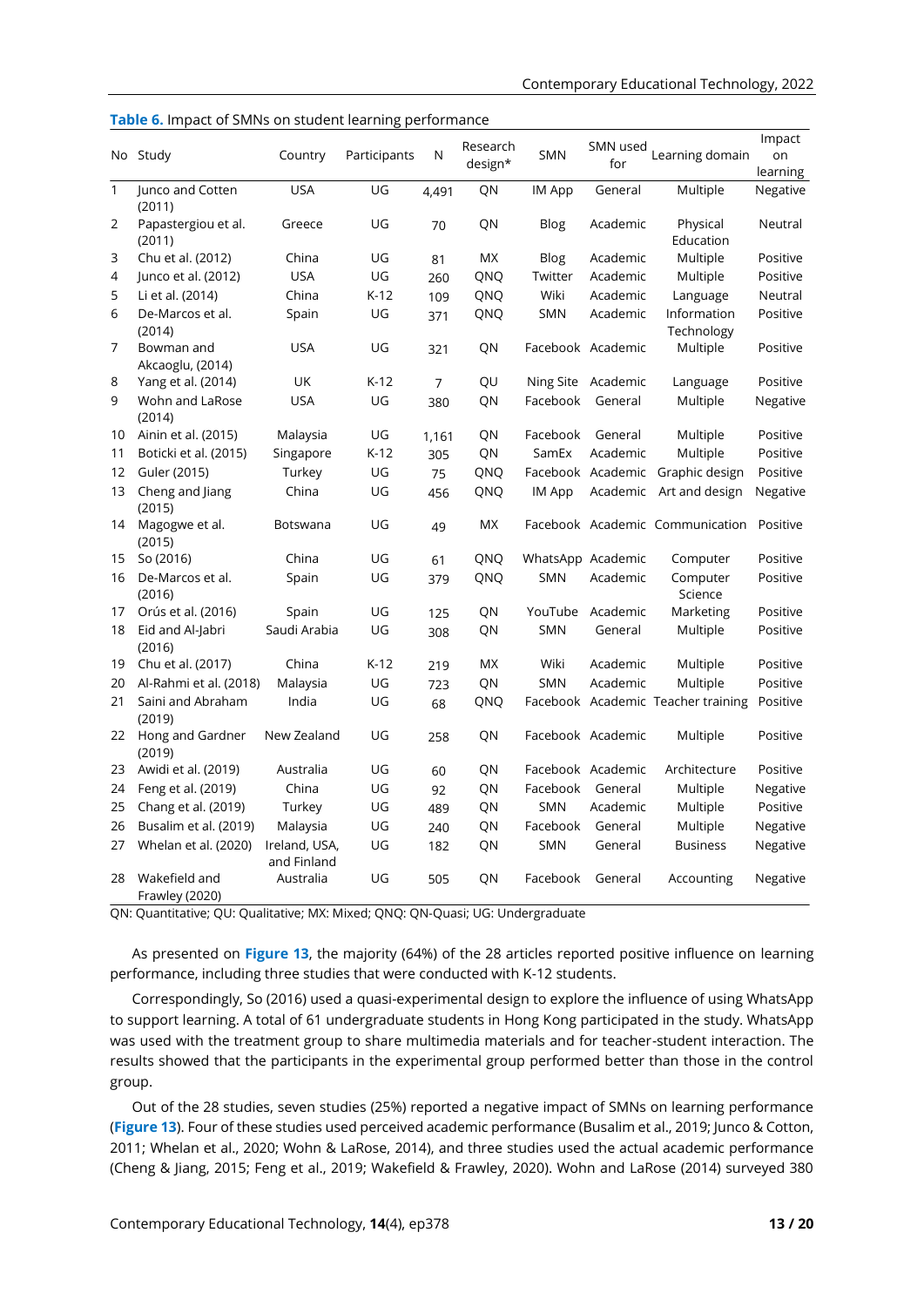

**Figure 13.** SMNs' influence on learning performance

students from a large USA university to understand the influence of Facebook use and college adjustment among first-year students. They found that compulsive use of Facebook was not associated with perceived academic performance. However, the time spent on Facebook was negatively associated with perceived academic performance. Cheng and Jiang's (2015) article was the only study that reported a negative influence of SMN on the actual academic performance. They conducted a quasi-experimental study to examine the influence of IM-based online discourse on student learning performance. The study involved 456 students from the Art and Design College, Hubei University of Technology, in China. They concluded that students in the experimental group who used Instant messaging (hereinafter IM) for discourse scored lower on learning performance than those who used the traditional face-to-face discourse.

Out of the 28 studies, only two studies (8%) reported no impact of SMNs on learning performance (Li et al., 2014; Papastergiou et al., 2011). However, these two studies did report a positive influence of using blogging on student's self-efficacy and a positive influence of using wikis on students' writing attitudes.

To dig deeper into the influence of SMNs on learning performance, further analysis was conducted. The 28 articles were divided into two categories. One consisted of the articles that examined the impact of the general usage (non-course related) of SMNs on students' learning performance. The second category was made up of the articles that examined the influence of course-related usage of SMNs on students' learning performance. Nine articles examined the influence of general usage of SMNs on learning performance. Five of these articles reported a negative impact on students' learning performance (Busalim et al., 2019; Feng et al., 2019; Junco & Cotten, 2011; Whelan et al., 2020; Wohn & LaRose, 2014). In addition, Wakefield and Frawley (2020) examined to what extent the general use of Facebook impacts students, taking into account their general academic achievement. They found that only low achieving students who were negatively impacted by using Facebook.

On their part, Ainin et al. (2015) and Eid and Al-Jabri (2016) reported a positive impact of general usage of SMN on learning performance. In the same line, Ainin et al. (2015) found positive correlation between students who use Facebook and learning performance.

Out of the 28 studies, 19 articles (68%) examined the influence of course-related usage of SMN on students' learning performance. As shown on **Table 6**, most of these articles (n=16; 84.2%) reported a positive influence on learning performance. Out of the eight studies that targeted the influence of Facebook, seven studies (87.5%) reported a positive influence on learning performance. Two studies reported no influence, and one study reported negative influence on learning performance. It seems that when SMNs were utilized for academic purposes, it might help the students to improve their learning. Interestingly, the two studies that examined the influence of the Instant messaging IM app reported a negative impact on learning performance.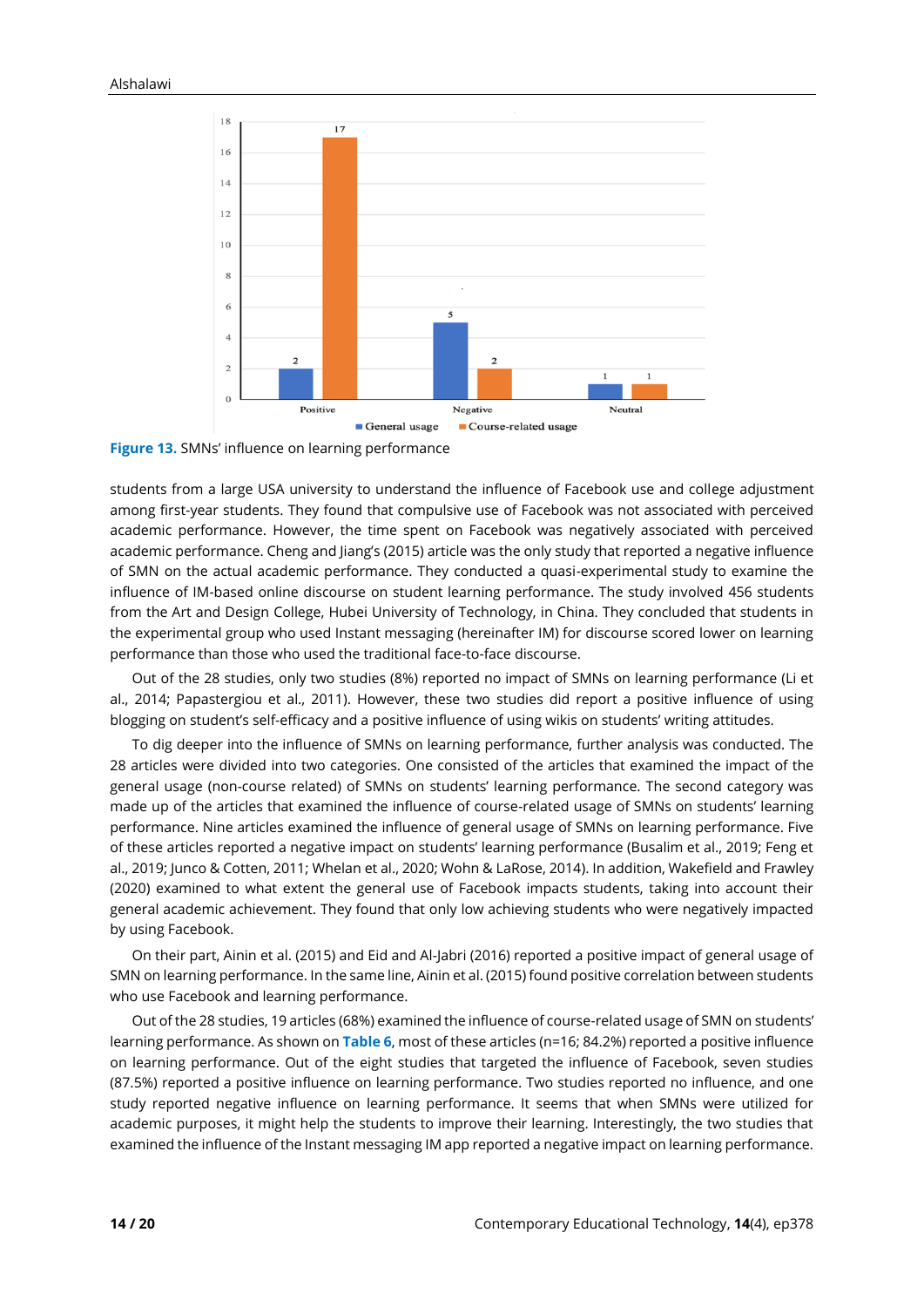| No             | Study                         | Country                | Participants | N   | Research<br>design* | <b>SMN</b> | Learning<br>domain        | Perception |
|----------------|-------------------------------|------------------------|--------------|-----|---------------------|------------|---------------------------|------------|
| 1              | Prescott et al. (2013)        | UK                     | UG           | 595 | QN                  | Facebook   | Health                    | Negative   |
| 2              | Bowman and Akcaoglu<br>(2014) | <b>USA</b>             | UG           | 321 | QN                  | Facebook   | Multiple                  | Positive   |
| 3              | Hamid et al. (2015)           | Australia/<br>Malaysia | UG           | 46  | QU                  | <b>SMN</b> | Multiple                  | Positive   |
| 4              | Smith (2016)                  | Greece                 | UG           | 679 | МX                  | <b>SMN</b> | Multiple                  | Neutral    |
| 5              | So (2016)                     | China                  | UG           | 61  | QNQ                 | WhatsApp   | Computer                  | Positive   |
| 6              | Lim and Richardson<br>(2016)  | <b>USA</b>             | UG           | 82  | QN                  | <b>SMN</b> | Education                 | Positive   |
| $\overline{7}$ | Westerman et al. (2016)       | <b>USA</b>             | UG           | 545 | QNQ                 | <b>SMN</b> | Multiple                  | Positive   |
| 8              | Lackovic et al. (2017)        | UK                     | UG           | 43  | МX                  | Twitter    | Physiotherapy             | Positive   |
| 9              | Chu et al., (2017)            | Hong Kong              | UG           | 71  | МX                  | Wiki       | Multiple                  | Positive   |
| 10             | Rap and Blonder (2017)        | Israel                 | $K-12$       | 707 | QN                  | Facebook   | Chemistry                 | Positive   |
| 11             | Chu et al. (2017)             | China                  | $K-12$       | 219 | МX                  | Wiki       | Multiple                  | Positive   |
| 12             | Liu et al. (2017)             | Spain                  | UG           | 371 | QNQ                 | <b>SMN</b> | Information<br>Technology | Positive   |
| 13             | Moorthy et al., (2019)        | Malaysia               | UG           | 298 | QN                  | Facebook   | Multiple                  | Negative   |
| 14             | Hong and Gardner (2019)       | New Zealand            | UG           | 258 | QN                  | Facebook   | Multiple                  | Positive   |

**Table 7.** Studies of students' perceptions toward SMNs for learning

QN: Quantitative; QU: Qualitative; MX: Mixed; QNQ: QN-Quasi; UG: Undergraduate

Research Question 6 address students' perceptions toward the use of SMNs for learning. As mentioned in **Table 7**, 14 articles (10.8%) among the reviewed articles investigated students' perceptions. Twelve of these studies (85.7%) were conducted with undergraduate students, and two studies (14.3%) were conducted with K-12 students. Eleven studies (78.6%) reported that students hold positive perceptions toward the use of SMNs for learning, two studies (14.3%) reported negative perceptions, and one study (7%) reported neutral perceptions. These findings suggest that students recognize and value the learning benefits of SMNs. SMNs increased collaboration activities among students anytime and anywhere and enhance students and teachers' interactions (Chu et al., 2017).

Hamid et al. (2015) stated that:

"students appeared to enjoy OSN use, resulting in the creation of a more interactive and appealing learning environment — hence, increasing their learning motivation. The benefits that students described can be mapped to three forms of interaction that OSN fosters: 1) student–student interactions, 2) student–teacher interactions, and 3) student–content interactions" (p. 7)

The findings propose a positive expectation that students may be ready to adopt SMNs for learning purposes.

In the studies that reported negative and neutral perceptions, results show that students have some concerns accepting SMNs as a tool for learning. These concerns include: lack of credibility, privacy, timeconsuming, complexity of some SMNs etc. Smith (2016) found that students hold neutral perceptions about the use SMNs for learning based on these several assumptions about the reality of SMNs (i.e., lack of credibility, privacy, time-consuming etc.). They perceive SMNs as a double-edged sword that can do both support and obstruct learning. These concerns about privacy and credibility was also reported as concerns for some students who hold positive perceptions in other studies (e.g., Hamid et al., 2015). Moreover, Prescott et al. (2013) stated that students are cautious about using Facebook as a tool for formal learning. They perceive Facebook as a tool for social communication and not for formal learning, and they feel uncomfortable to interact with teachers on SMNs. In contrast, the student-teacher interactions on SMNs is perceived by other students as a key benefit of using SMNs for learning (Hamid et al., 2015; Lim & Richardson, 2016). This can be attributed to cultural differences.

Chu et al. (2017) investigated students' perceptions and the factors that influence their perceptions toward the use of SMNs for leaning. They found that students hold positive perceptions toward the use of wikis for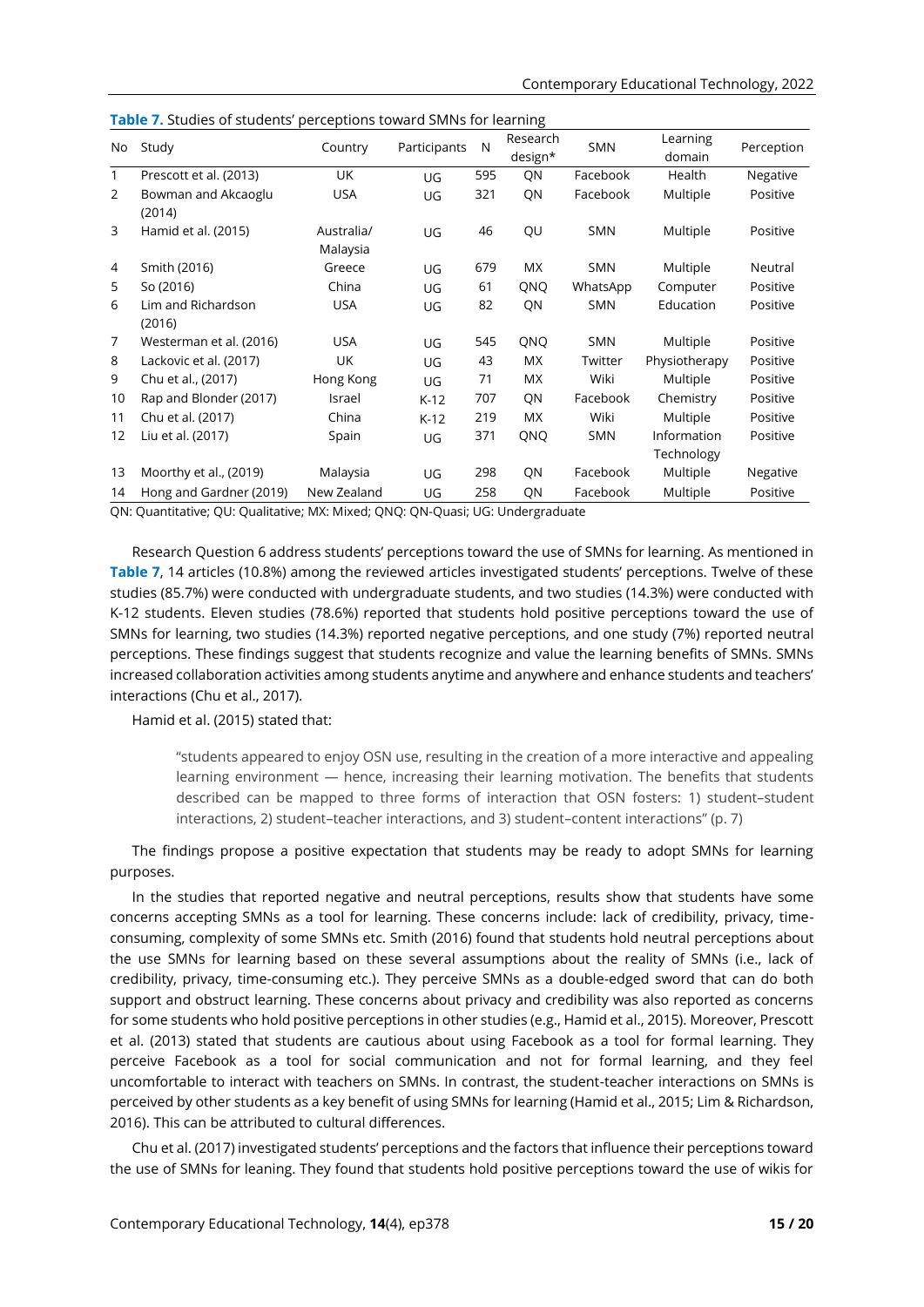learning. The gender of the participants was not a significant factor influencing their perceptions. The disciplinary difference was found as a key factor in affecting students' perceptions with wikis in learning. Moreover, Lim and Richardson (2016) found that students were positive toward using SMNs for educational purposes but those who have more experience with using SMNs, the intensity of using SMNs, have a more positive attitude using SMNs for learning. These results show that major and experiences with using SMNs are likely to be important factors in shaping students' perceptions of using SMNs for learning.

# **CONCLUSIONS**

The purpose of the current review was to provide a synthesis review of previous SMNs' studies, elaborate on the influence of SMNs on learning performance, and explore students' perceptions. The results of this review show that: (1) more than two thirds of the review studies were conducted in higher education institutes, (2) college students were the most common participants in these studies, (3) most of the reviewed studies assess the use of SMNs without giving attention to a specific learning domain, (4) scholars in the USA made the largest contribution country to the research published in these selected journals, (5) two thirds of this study sample assessed specific SMNs such as Facebook, (6) Constructivist Learning Theory and Social Cognitive Theory were the most frequently used theories in these articles, (7) uses, perceptions, performance and adoption were the most frequent purposes of the reviewed articles, (8) most of the learning performance focus articles reported a positive influence of SMNs whenever they were used for course-related purposes, and (9) students recognize and value the learning benefits of SMNs on the majority of the reviewed articles.

This literature review has several limitations. First, this study reviewed only articles published in selected journals in the field of educational technology. Therefore, generalizing the findings of this study to other publications in the field should be made with caution. Second, the reviewed articles in this study were from the limited period of time. Moreover, new trends in SMN studies might have emerged; therefore, the results of the trends analysis in this study represents only the trends observed during that period of time. Finally, the sample used in this study was limited to publications written in English.

Despite these limitations, this literature review offers a recommendation for future research to integrate SMNs into the learning and teaching process. Based on the research gaps that were identified in this study, there is a need for research on the integration of SMNs in the K-12 schools, focusing on both students and teachers. Remarkably, none of the reviewed articles explored the perceptions of K-12 teachers. Finally, a replication of this study with different journals and different time frames is recommended.

**Funding:** This work was funded by the University of Jeddah, Saudi Arabia, under grant No. (UJ-20-DR 68). The author, therefore, acknowledge with thanks the University technical and financial support.

**Declaration of interest:** Author declares no competing interest.

**Data availability:** Data generated or analysed during this study are available from the author on request.

# **REFERENCES**

- Ahn, J., Clegg, T., Yip, J., Bonsignore, E., Pauw, D., Gubbels, M., Lewittes, C., & Rhodes, E. (2016). Seeing the unseen learner: Designing and using social media to recognize children's science dispositions in action. *Learning, Media and Technology, 41*(2), 252-282. <https://doi.org/10.1080/17439884.2014.964254>
- Ainin, S., Naqshbandi, M. M., Moghavvemi, S., & Jaafar, N. I. (2015). Facebook usage, socialization and academic performance. *Computers & Education, 83*, 64-73[. https://doi.org/10.1016/j.compedu.2014.12.018](https://doi.org/10.1016/j.compedu.2014.12.018)
- Ajjan, H., & Hartshorne, R. (2008). Investigating faculty decisions to adopt web 2.0 technologies: Theory and empirical tests. *The Internet and Higher Education, 11*(2), 71-80. <https://doi.org/10.1016/j.iheduc.2008.05.002>
- Alias, N., Sabdan, M. S., Aziz, K. A., Mohammed, M., Hamidon, I. S., & Jomhari, N. (2013). Research trends and issues in the studies of twitter: A content analysis of publications in selected journals (2007-2012). *Procedia-Social and Behavioral Sciences, 103*, 773-780[. https://doi.org/10.1016/j.sbspro.2013.10.398](https://doi.org/10.1016/j.sbspro.2013.10.398)
- Al-Rahmi, W. M., Alias, N., Othman, M. S., Marin, V. I., & Tur, G. (2018). A model of factors affecting learning performance through the use of social media in Malaysian higher education. *Computers & Education, 121*, 59-72.<https://doi.org/10.1016/j.compedu.2018.02.010>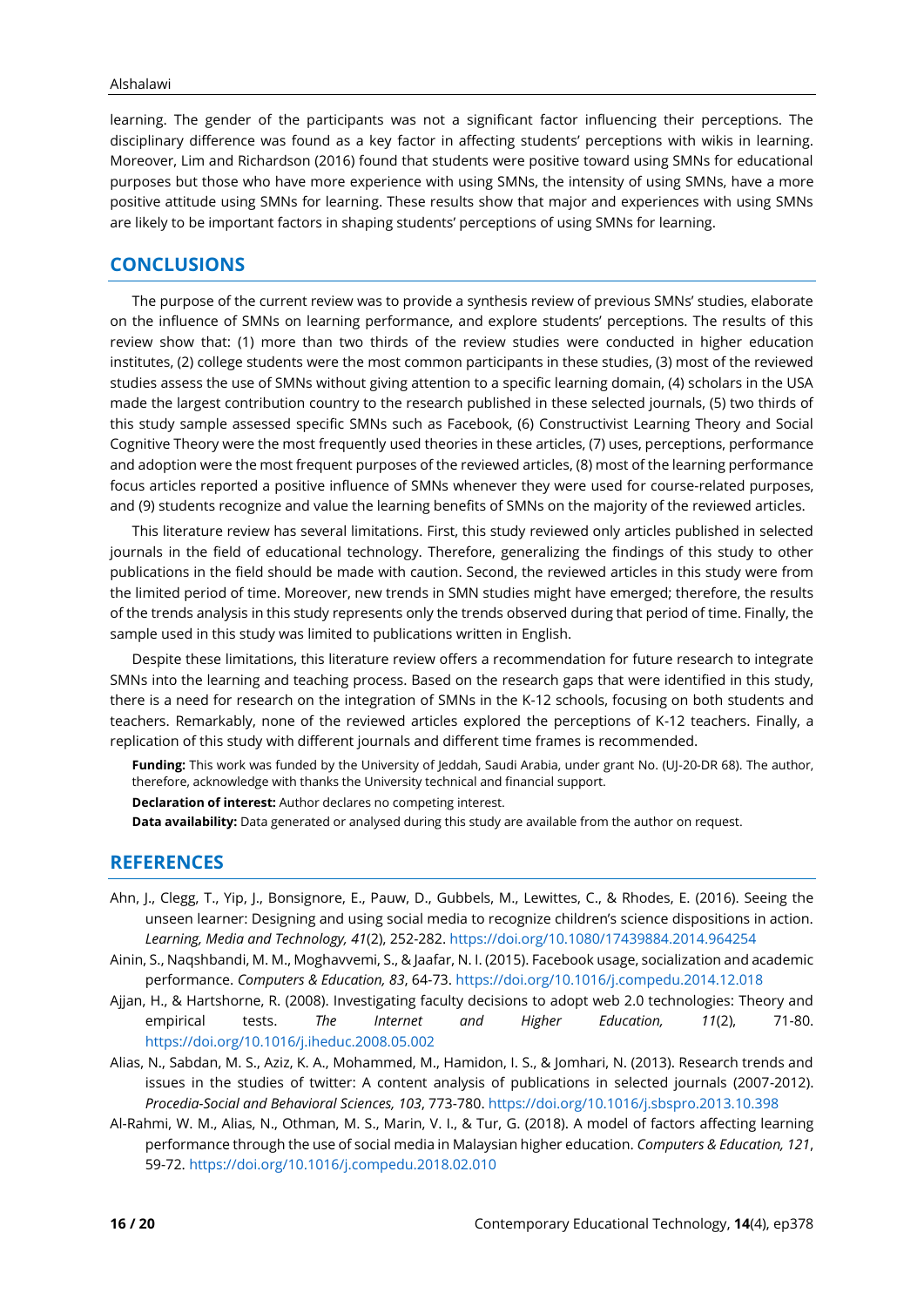- Asterhan, C. S., & Bouton, E. (2017). Teenage peer-to-peer knowledge sharing through social network sites in secondary schools. *Computers & Education, 110*, 16-34[. https://doi.org/10.1016/j.compedu.2017.03.007](https://doi.org/10.1016/j.compedu.2017.03.007)
- Awidi, I. T., Paynter, M., & Vujosevic, T. (2019). Facebook group in the learning design of a higher education course: An analysis of factors influencing positive learning experience for students. *Computers & Education, 129*, 106-121. <https://doi.org/10.1016/j.compedu.2018.10.018>
- Aydin, S. (2012). A review of research on Facebook as an educational environment. *Educational Technology Research and Development, 60*(6), 1093-1106[. https://doi.org/10.1007/s11423-012-9260-7](https://doi.org/10.1007/s11423-012-9260-7)
- Balakrishnan, V., Liew, T. K., & Pourgholaminejad, S. (2015). Fun learning with Edooware–A social media enabled tool. *Computers & Education, 80*, 39-47[. https://doi.org/10.1016/j.compedu.2014.08.008](https://doi.org/10.1016/j.compedu.2014.08.008)
- Boticki, I., Baksa, J., Seow, P., & Looi, C. (2015). Usage of a mobile social learning platform with virtual badges in a primary school. *Computers & Education, 86*, 120-136. <https://doi.org/10.1016/j.compedu.2015.02.015>
- Bowman, N. D., & Akcaoglu, M. (2014). "I see smart people!": Using Facebook to supplement cognitive and affective learning in the university mass lecture. *The Internet and Higher Education, 23*, 1-8. <https://doi.org/10.1016/j.iheduc.2014.05.003>
- Boyd, D. M., & Ellison, N. B. (2007). Social network sites: Definition, history, and scholarship. *Journal of Computer*‐*mediated Communication, 13*(1), 210-230.<https://doi.org/10.1111/j.1083-6101.2007.00393.x>
- Busalim, A. H., Masrom, M., & Zakaria, W. N. B. W. (2019). The impact of Facebook addiction and self-esteem on students' academic performance: A multi-group analysis. *Computers & Education, 142*, 103651. <https://doi.org/10.1016/j.compedu.2019.103651>
- Chang, C. T., Tu, C. S., & Hajiyev, J. (2019). Integrating academic type of social media activity with perceived academic performance: A role of task-related and non-task-related compulsive Internet use. *Computers & Education, 139*, 157-172. <https://doi.org/10.1016/j.compedu.2019.05.011>
- Cheng, Y., & Jiang, H. (2015). Instant messenger-based online discourse platform and its impacts on students' academic performances: An exploratory study in art and design education. *Computers & Education, 88*, 315-326.<https://doi.org/10.1016/j.compedu.2015.07.007>
- Cheston, C. C., Flickinger, T. E., & Chisolm, M. S. (2013). Social media use in medical education: A systematic review. *Academic Medicine, 88*(6), 893-901[. https://doi.org/10.1097/ACM.0b013e31828ffc23](https://doi.org/10.1097/ACM.0b013e31828ffc23)
- Chu, S. K. W., Zhang, Y., Chen, K., Chan, C. K., Lee, C. W. Y., Zou, E., & Lau, W. (2017). The effectiveness of wikis for project-based learning in different disciplines in higher education. *The Internet and Higher Education, 33*, 49-60.<https://doi.org/10.1016/j.iheduc.2017.01.005>
- Chu, S. K., Capio, C. M., Aalst, J. C., & Cheng, E. W. (2017). Evaluating the use of a social media tool for collaborative group writing of secondary school students in Hong Kong. *Computers & Education, 110*, 170- 180.<https://doi.org/10.1016/j.compedu.2017.03.006>
- Chu, S. K., Chan, C. K., & Tiwari, A. F. (2012). Using blogs to support learning during internship. *Computers & Education, 58*(3), 989-1000[. https://doi.org/10.1016/j.compedu.2011.08.027](https://doi.org/10.1016/j.compedu.2011.08.027)
- Cuesta, M., Eklund, M., Rydin, I., & Witt, A. (2016). Using Facebook as a co-learning community in higher education. *Learning, Media and Technology, 41*(1), 55-72. <https://doi.org/10.1080/17439884.2015.1064952>
- De-Marcos, L., Domínguez, A., Saenz-de-Navarrete, J., & Pagés, C. (2014). An empirical study comparing gamification and social networking on e-learning. *Computers & Education, 75*, 82-91. <https://doi.org/10.1016/j.compedu.2014.01.012>
- De-Marcos, L., Garcia-Lopez, E., & Garcia-Cabot, A. (2016). On the effectiveness of game-like and social approaches in learning: Comparing educational gaming, gamification & social networking. *Computers & Education, 95*, 99-113[. https://doi.org/10.1016/j.compedu.2015.12.008](https://doi.org/10.1016/j.compedu.2015.12.008)
- Eid, M. I., & Al-Jabri, I. M. (2016). Social networking, knowledge sharing, and student learning: The case of university students. *Computers & Education, 99*, 14-27.<https://doi.org/10.1016/j.compedu.2016.04.007>
- Ellison, N. B., Steinfield, C., & Lampe, C. (2007). The benefits of Facebook "friends:" Social capital and college students' use of online social network sites. *Journal of Computer*‐*Mediated Communication, 12*(4), 1143- 1168.<https://doi.org/10.1111/j.1083-6101.2007.00367.x>
- Feng, S., Wong, Y. K., Wong, L. Y., & Hossain, L. (2019). The Internet and Facebook usage on academic distraction of college students. *Computers & Education, 134*, 41-49. <https://doi.org/10.1016/j.compedu.2019.02.005>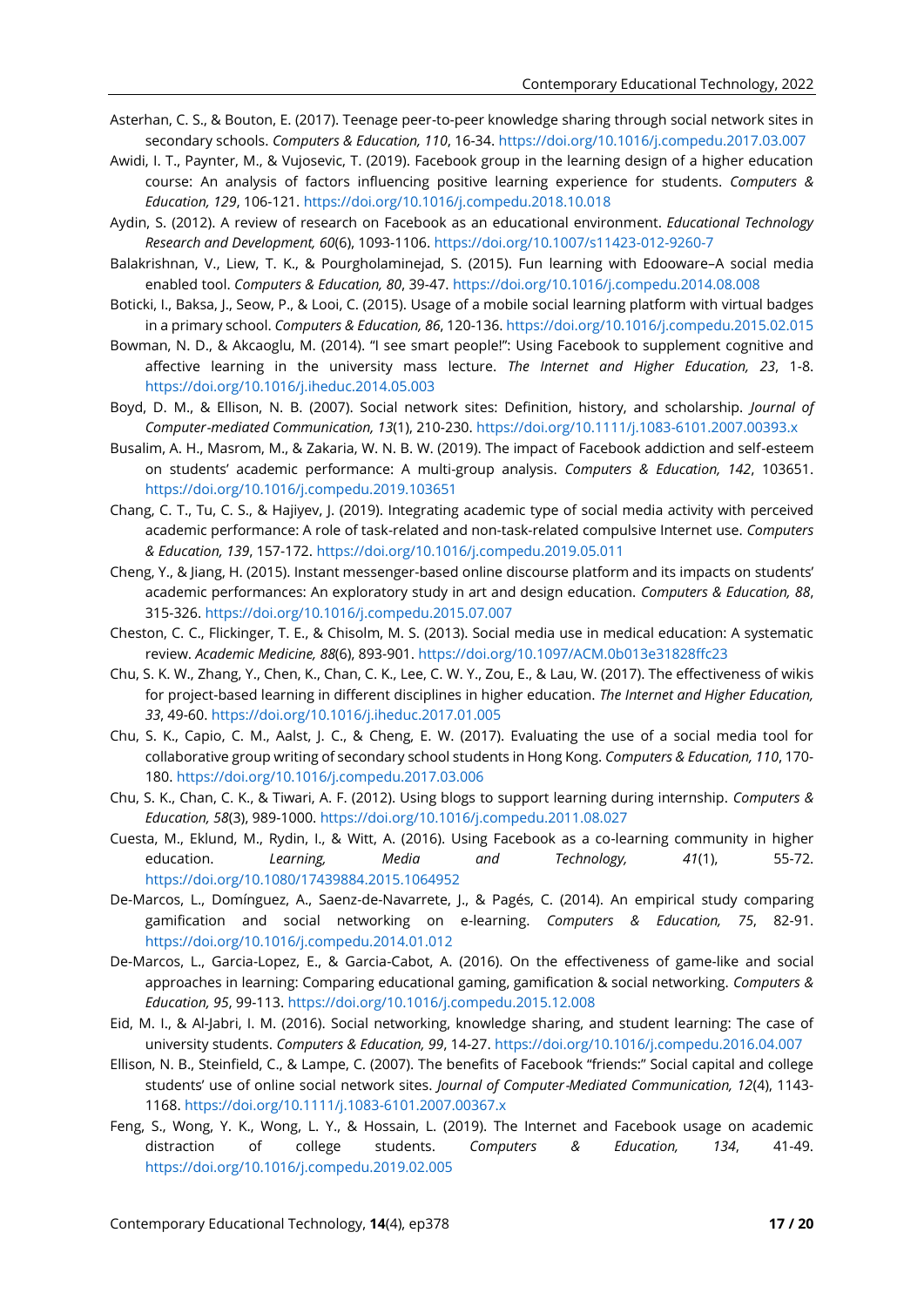- Gao, F., Luo, T., & Zhang, K. (2012). Tweeting for learning: A critical analysis of research on microblogging in education published in 2008-2011. *British Journal of Educational Technology, 43*(5), 783-801. <https://doi.org/10.1111/j.1467-8535.2012.01357.x>
- Guler, K. (2015). Social media-based learning in the design studio: A comparative study. *Computers & Education, 87*, 192-203[. https://doi.org/10.1016/j.compedu.2015.06.004](https://doi.org/10.1016/j.compedu.2015.06.004)
- Haddad, M. (2012). *Correlation between minutes spent on Facebook and students' GPA.* [https://www.marwan](https://www.marwanhaddad.com/uploads/8/7/3/6/8736941/524_marwan_haddad__research_purposal.pdf) [haddad.com/uploads/8/7/3/6/8736941/524\\_marwan\\_haddad\\_\\_research\\_purposal.pdf](https://www.marwanhaddad.com/uploads/8/7/3/6/8736941/524_marwan_haddad__research_purposal.pdf)
- Hamid, S., Waycott, J., Kurnia, S., & Chang, S. (2015). Understanding students' perceptions of the benefits of online social networking use for teaching and learning. *The Internet and Higher Education, 26,* 1-9*.* <https://doi.org/10.1016/j.iheduc.2015.02.004>
- Hong, Y., & Gardner, L. (2019). Undergraduates' perception and engagement in Facebook learning groups. *British Journal of Educational Technology, 50*(4), 1831-1845*.* <https://doi.org/10.1111/bjet.12672>
- Hootsuite. (2020). *Digital in 2020*. Hootsuite Inc. [https://wearesocial.com/blog/2020/01/global-digital-report-](https://wearesocial.com/blog/2020/01/global-digital-report-2020)[2020](https://wearesocial.com/blog/2020/01/global-digital-report-2020)
- Huang, C. (2018). Social network site use and academic achievement: A meta-analysis. *Computers & Education, 119*, 76-83.<https://doi.org/10.1016/j.compedu.2017.12.010>
- Junco, R., & Cotten, S. R. (2011). Perceived academic effects of instant messaging use. *Computers & Education, 56*(2), 370-378.<https://doi.org/10.1016/j.compedu.2010.08.020>
- Junco, R., Elavsky, C. M., & Heiberger, G. (2012). Putting Twitter to the test: Assessing outcomes for student collaboration, engagement and success. *British Journal of Educational Technology, 44*(2), 273-287. <https://doi.org/10.1111/j.1467-8535.2012.01284.x>
- Keles, E. (2018). Use of Facebook for the community services practices course: Community of inquiry as a theoretical framework. *Computers & Education, 116*, 203-224. <https://doi.org/10.1016/j.compedu.2017.09.003>
- Lackovic, N., Kerry, R., Lowe, R., & Lowe, T. (2017). Being knowledge, power and profession subordinates: Students' perceptions of Twitter for learning. *The Internet and Higher Education, 33*, 41-48. <https://doi.org/10.1016/j.iheduc.2016.12.002>
- Lai, H., & Chen, C. (2011). Factors influencing secondary school teachers' adoption of teaching blogs. *Computers & Education, 56*(4), 948-960.<https://doi.org/10.1016/j.compedu.2010.11.010>
- Lantz-Andersson, A., Vigmo, S., & Bowen, R. (2013). Crossing boundaries in Facebook: Students' framing of language learning activities as extended spaces. *International Journal of Computer-Supported Collaborative Learning, 8*(3), 293-312.<https://doi.org/10.1007/s11412-013-9177-0>
- Lantz-Andersson, A., Vigmo, S., & Bowen, R. (2016). Students' frame shifting–resonances of social media in schooling. *Learning, Media and Technology, 41*(2), 371-395. <https://doi.org/10.1080/17439884.2015.1051051>
- Laru, J., Näykki, P., & Järvelä, S. (2012). Supporting small-group learning using multiple Web 2.0 tools: A case study in the higher education context. *The Internet and Higher Education, 15*(1), 29-38. <https://doi.org/10.1016/j.iheduc.2011.08.004>
- LeNoue, M., Hall, T., & Eighmy, M. A. (2011). Adult education and the social media revolution. *Adult Learning, 22*(2), 4-12[. https://doi.org/10.1177/104515951102200201](https://doi.org/10.1177/104515951102200201)
- Li, X., Chu, S. K., & Ki, W. W. (2014). The effects of a wiki-based collaborative process writing pedagogy on writing ability and attitudes among upper primary school students in mainland China. *Computers & Education, 77*, 151-169[. https://doi.org/10.1016/j.compedu.2014.04.019](https://doi.org/10.1016/j.compedu.2014.04.019)
- Lim, J., & Richardson, J. C. (2016). Exploring the effects of students' social networking experience on social presence and perceptions of using SNSs for educational purposes. *The Internet and Higher Education, 29*, 31-39.<https://doi.org/10.1016/j.iheduc.2015.12.001>
- Liu, C., Chen, Y., & Tai, S. D. (2017). A social network analysis on elementary student engagement in the networked creation community. *Computers & Education, 115*, 114-125. <https://doi.org/10.1016/j.compedu.2017.08.002>
- Liu, D., Wright, K. B., & Hu, B. (2018). A meta-analysis of social network site use and social support. *Computers & Education, 127*, 201-213.<https://doi.org/10.1016/j.compedu.2018.08.024>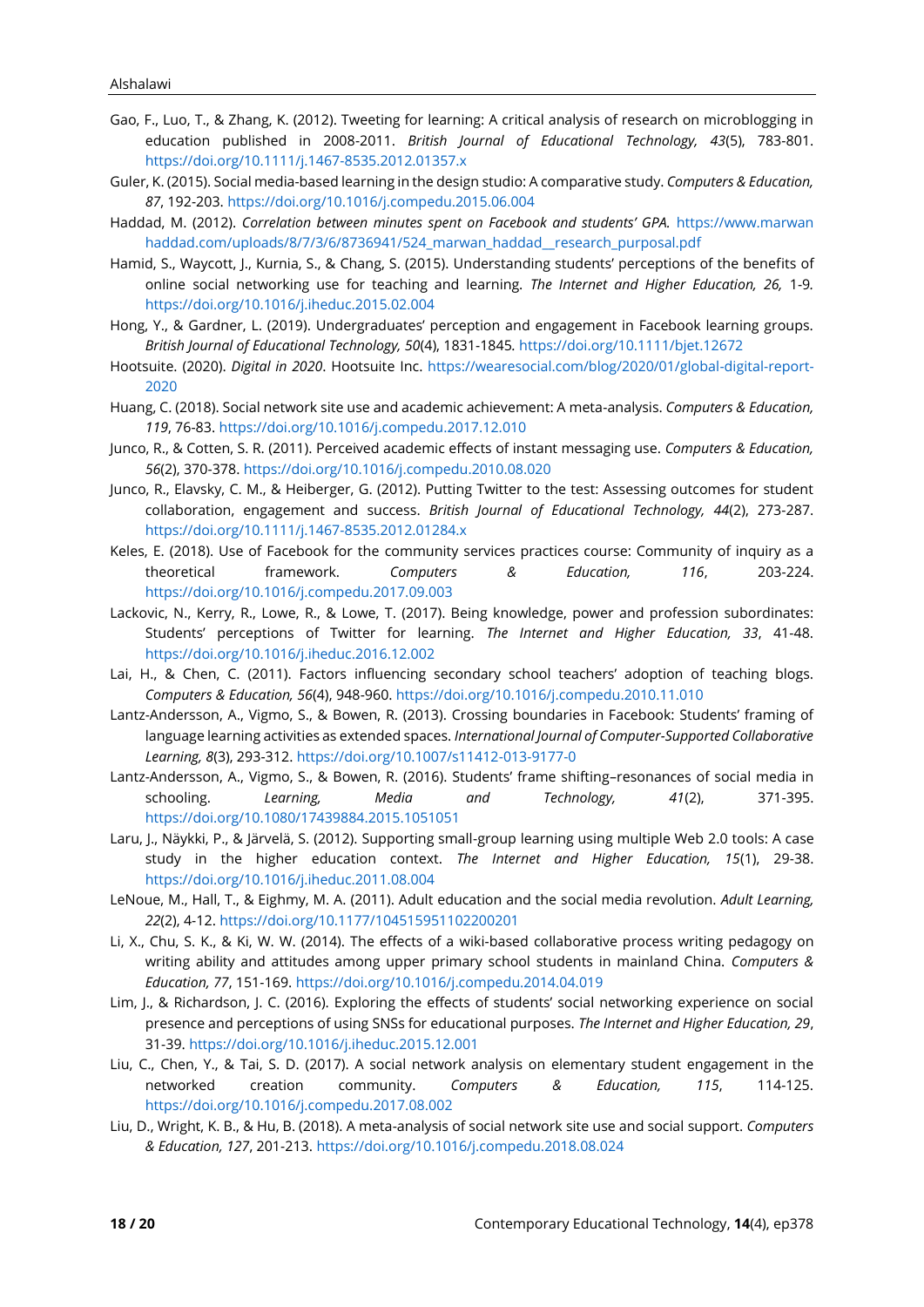- Magogwe, J. M., Ntereke, B., & Phetlhe, K. R. (2015). Facebook and classroom group work: A trial study involving University of Botswana advanced oral presentation students. *British Journal of Educational Technology, 46*(6), 1312-1323[. https://doi.org/10.1111/bjet.12204](https://doi.org/10.1111/bjet.12204)
- Manca, S., & Ranieri, M. (2016). "Yes for sharing, no for teaching!": Social media in academic practices. *The Internet and Higher Education, 29*, 63-74.<https://doi.org/10.1016/j.iheduc.2015.12.004>
- Matzat, U., & Vrieling, E. M. (2016). Self-regulated learning and social media–a "natural alliance?" Evidence on students' self-regulation of learning, social media use, and student–teacher relationship. *Learning, Media and Technology, 41*(1), 73-99. <https://doi.org/10.1080/17439884.2015.1064953>
- Mohamad, S. K., Tasir, Z., Harun, J., & Shukor, N. A. (2013). Pattern of reflection in learning authoring system through blogging. *Computers & Education, 69*, 356-368[. https://doi.org/10.1016/j.compedu.2013.07.031](https://doi.org/10.1016/j.compedu.2013.07.031)
- Molinillo, S., Anaya-Sánchez, R., Aguilar-Illescas, R., & Vallespín-Arán, M. (2018). Social media-based collaborative learning: Exploring antecedents of attitude. *The Internet and Higher Education, 38*, 18-27. <https://doi.org/10.1016/j.iheduc.2018.04.003>
- Moorthy, K., T'ing, L. C., Wei, K. M., Mei, P. T. Z., Yee, C. Y., Wern, K. L. J., & Xin, Y. M. (2019). Is Facebook useful for learning? A study in private universities in Malaysia. *Computers & Education, 130*, 94-104. <https://doi.org/10.1016/j.compedu.2018.12.002>
- Orús, C., Barlés, M. J., Belanche, D., Casaló, L., Fraj, E., & Gurrea, R. (2016). The effects of learner-generated videos for YouTube on learning outcomes and satisfaction. *Computers & Education, 95*, 254-269. <https://doi.org/10.1016/j.compedu.2016.01.007>
- Page, M. J., McKenzie, J. E., Bossuyt, P. M., Boutron, I., Hoffmann, T. C., Mulrow, C. D., Shamseer, L., Tetzlaff, J. M., Akl, E. A., Brennan, S. E., Chou, R., Glanville, J., Grimshaw, J. M., Hróbjartsson, A., Lalu, M. M., Li, T., Loder, E. W., Mayo-Wilson, E., McDonald, S., … Moher, D. (2021). The PRISMA 2020 statement: An updated guideline for reporting systematic reviews. *BMJ*, 372. <https://doi.org/10.1136/bmj.n160>
- Pander, T., Pinilla, S., Dimitriadis, K., & Fischer, M. R. (2014). The use of Facebook in medical education–A literature review. *GMS Journal for Medical Education, 31*(3), Doc33.
- Papastergiou, M., Gerodimos, V., & Antoniou, P. (2011). Multimedia blogging in physical education: Effects on student knowledge and ICT self-efficacy. *Computers & Education, 57*(3), 1998-2010. <https://doi.org/10.1016/j.compedu.2011.05.006>
- Prensky, M. (2005). Listen to the natives. *Educational Leadership, 63*(4), 8-13.
- Prescott, J., Wilson, S., & Becket, G. (2013). Facebook use in the learning environment: Do students want this? *Learning, Media and Technology, 38*(3), 345-350[. https://doi.org/10.1080/17439884.2013.788027](https://doi.org/10.1080/17439884.2013.788027)
- Prestridge, S. (2019). Categorising teachers' use of social media for their professional learning: A selfgenerating professional learning paradigm. *Computers & Education, 129*, 143-158. <https://doi.org/10.1016/j.compedu.2018.11.003>
- Rap, S., & Blonder, R. (2017). Thou shall not try to speak in the Facebook language: Students' perspectives regarding using Facebook for chemistry learning. *Computers & Education, 114*, 69-78. <https://doi.org/10.1016/j.compedu.2017.06.014>
- Saini, C., & Abraham, J. (2019). Implementing Facebook-based instructional approach in pre-service teacher education: An empirical investigation. *Computers & Education, 128*, 243-255. <https://doi.org/10.1016/j.compedu.2018.09.025>
- Smith, E. E. (2016). "A real double-edged sword:" Undergraduate perceptions of social media in their learning. *Computers & Education, 103*, 44-58[. https://doi.org/10.1016/j.compedu.2016.09.009](https://doi.org/10.1016/j.compedu.2016.09.009)
- So, S. (2016). Mobile instant messaging support for teaching and learning in higher education. *The Internet and Higher Education, 31*, 32-42.<https://doi.org/10.1016/j.iheduc.2016.06.001>
- Tang, Y., & Hew, K. F. (2017). Using Twitter for education: Beneficial or simply a waste of time? *Computers & Education, 106*, 97-118[. https://doi.org/10.1016/j.compedu.2016.12.004](https://doi.org/10.1016/j.compedu.2016.12.004)
- Tavakoli, R., & Wijesinghe, S. N. (2019). The evolution of the web and netnography in tourism: A systematic review. *Tourism Management Perspectives*, 29, 48-55. <https://doi.org/10.1016/j.tmp.2018.10.008>
- Tess, P. A. (2013). The role of social media in higher education classes (real and virtual)–A literature review. *Computers in Human Behavior, 29*(5), A6-A68.<https://doi.org/10.1016/j.chb.2012.12.032>
- Thompson, C., Gray, K., & Kim, H. (2014). How social are social media technologies (SMTs)? A linguistic analysis of university students' experiences of using SMTs for learning. *The Internet and Higher Education*, *21*, 31- 40. <https://doi.org/10.1016/j.iheduc.2013.12.001>